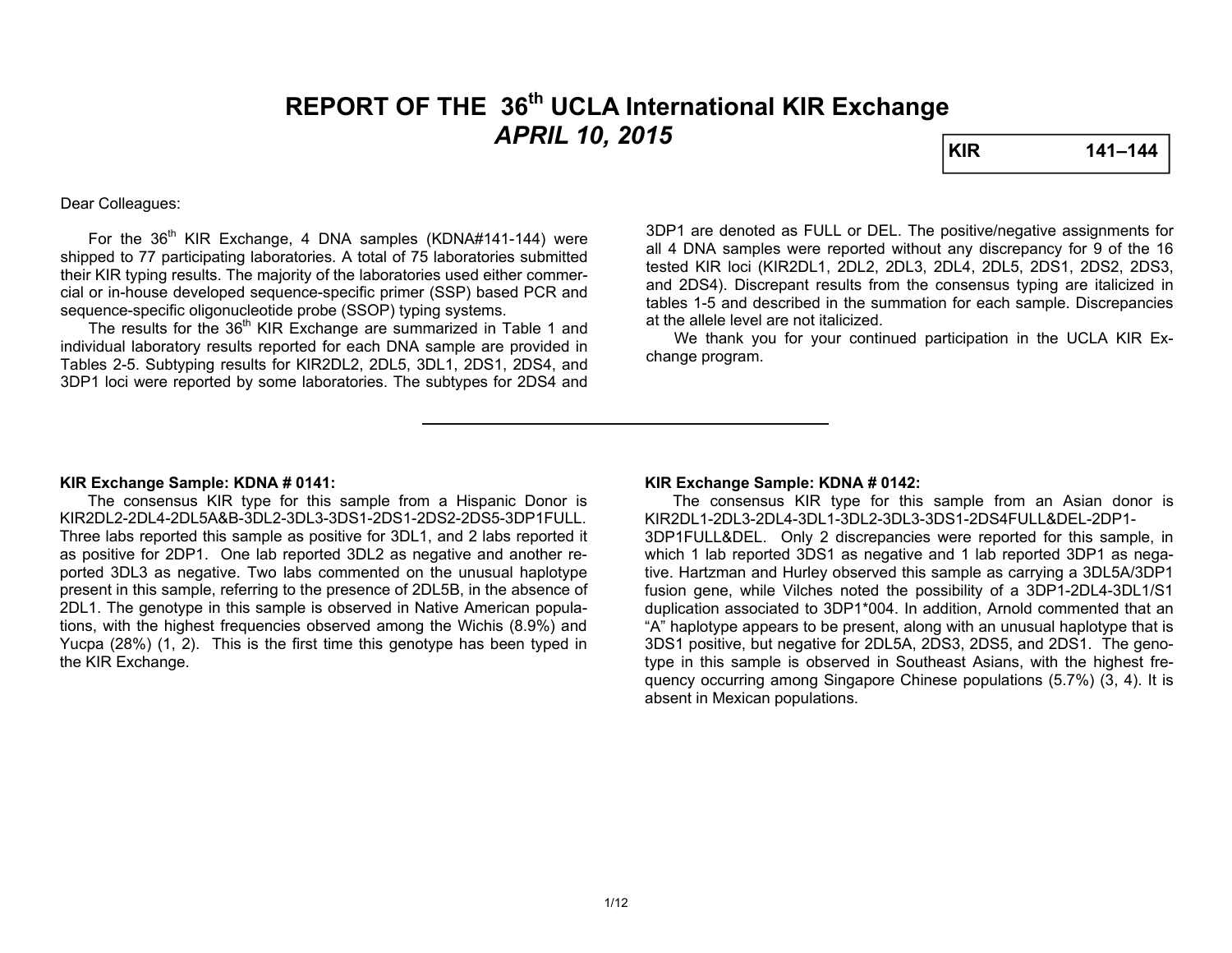#### **KIR Exchange Sample: KDNA # 0143:**

 The consensus KIR type for this sample from a Caucasian donor is KIR2DL1-2DL3-2DL4-3DL1-3DL2-3DL3-2DS4FULL&DEL-2DP1-3DP1DEL. This sample was well typed, as only 1 discrepancy was reported, in which 1 lab reported 3DP1 as negative. Arnold noted that this sample appears to carry 2 "A" haplotypes and is "positive for 3DL1 variants that are retained intracellularly." The genotype in this sample is observed commonly across all populations, occurring at an average frequency of 27.9%, in Caucasians  $(4, 5)$ .

#### **KIR Exchange Sample: KDNA # 0144:**

The consensus KIR type for this sample is KIR2DL1-2DL3-2DL4-2DL5A -3DL1-3DL2-3DL3-3DS1-2DS1-2DS4FULL-2DS5-2DP1-3DP1DEL. One lab reported this sample as negative for 3DS1, 1 lab reported 2DS5 as negative, and 1 reported it as negative for 3DP1. This sample is observed in all populations, with the highest frequency seen in the Native American Bari (26.3%) and Mexican Tarahumara (41.5%) (1, 2).

## **References:**

- 1. Ewerton PD, Leite Mde M, Magalhaes M, Sena L, Melo dos Santos EJ. Amazonian Amerindians exhibit high variability of KIR profiles. Immunogenetics 2007;59:625-630.
- 2. Rajalingam, R., Du, Z., Meenagh, A., Luo, L., Kavitha, V. J., Pavithra-Arulvani, R., Vidhyalakshmi, A., Sharma, S. K., Balazs, I., Reed, E. F., et al. (2008). Distinct diversity of KIR genes in three southern Indian populations: comparison with world populations revealed a link between KIR gene content and pre-historic human migrations. Immunogenetics 2008;60:207-217.
- 3. Lee, Y. C., S. H. Chan, and E. C. Ren. 2008. Asian population frequencies and haplotype distribution of killer cell immunoglobulin-like receptor (KIR) genes among Chinese, Malay, and Indian in Singapore. Immunogenetics 60:645-654.
- 4. Middleton D, Meenagh A, Moscoso J, et al. Killer immunoglobulin receptor gene and allele frequencies in Caucasoid, Oriental and Black populations from different continents. Tissue Antigens 2008;71:105- 113.
- 5. Ashouri E, Farjadian S, Reed EF, et al. KIR gene content diversity in four Iranian populations. Immunogenetics 2009;61:483-492.

# *NEXT MAILING DATE: May 6, 2015*

*Arlene Locke, David Gjertson, Qiuheng Zhang, and Elaine F. Reed*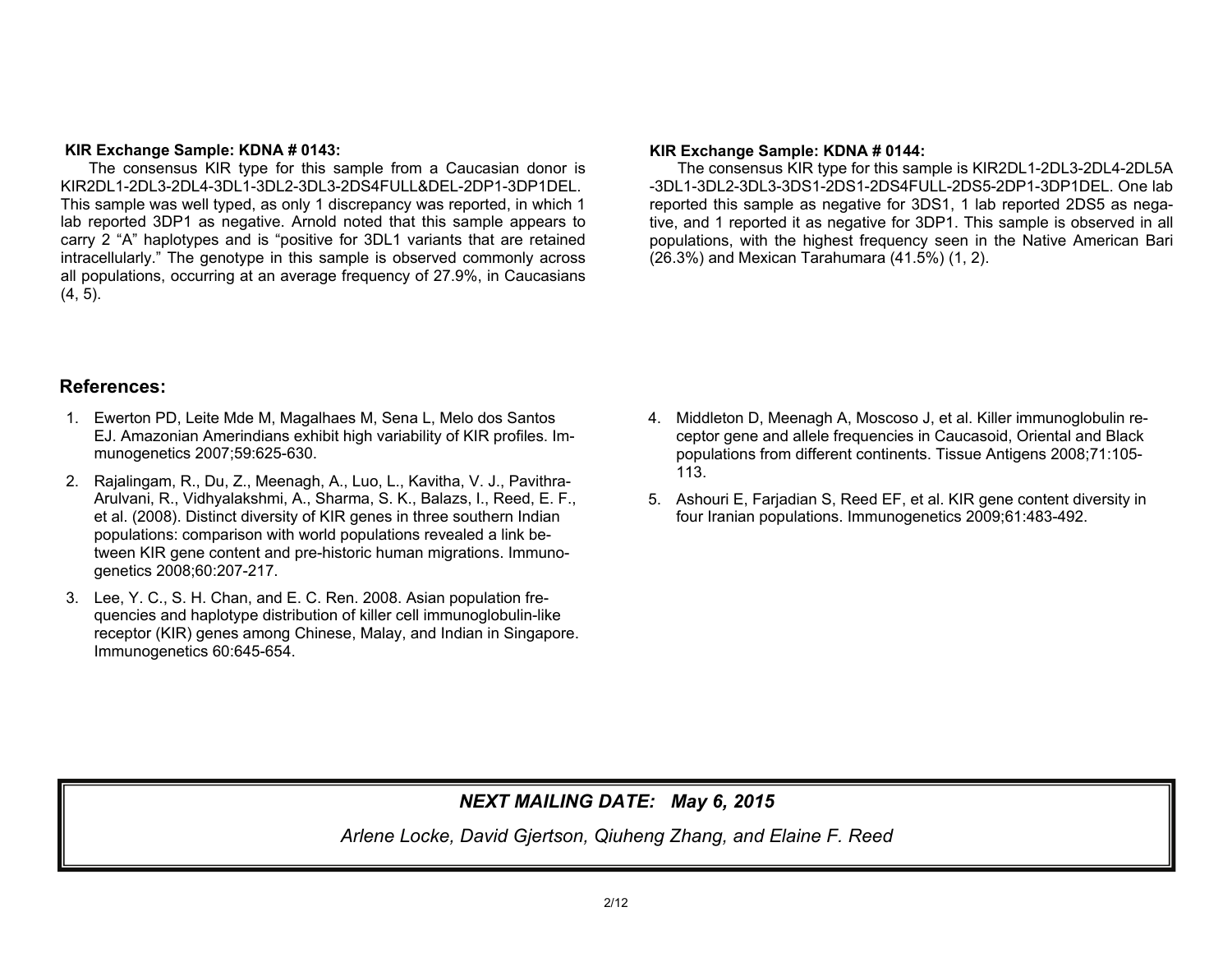|                   |            |                          |             |                                                               |                  |                                 | Table 1. Summary of the 36 <sup>th</sup> KIR Exchange (KDNA #141-144)                                     |                                          |                                   |                                           |                                |                                                                               |                |                                   |                                                                      |                |                                   |                                                              |
|-------------------|------------|--------------------------|-------------|---------------------------------------------------------------|------------------|---------------------------------|-----------------------------------------------------------------------------------------------------------|------------------------------------------|-----------------------------------|-------------------------------------------|--------------------------------|-------------------------------------------------------------------------------|----------------|-----------------------------------|----------------------------------------------------------------------|----------------|-----------------------------------|--------------------------------------------------------------|
| <b>KIR</b><br>Ex. | <b>DNA</b> | <b>Reporting</b><br>Labs | <b>2DL1</b> | <b>2DL2</b>                                                   | 2DL <sub>3</sub> | <b>2DL4</b>                     | <b>2DL5</b>                                                                                               | <b>3DL1</b>                              | 3DL <sub>2</sub>                  | 3DL3                                      | 3DS1                           | <b>2DS1</b>                                                                   | <b>2DS2</b>    | <b>2DS3</b>                       | <b>2DS4</b>                                                          | <b>2DS5</b>    | <b>2DP1</b>                       | 3DP1                                                         |
|                   | 141        | 75                       |             | <b>NEG[75] POS[74]</b><br>*001/ *002/<br>$*003/$<br>$*005[1]$ |                  | <b>NEG[75] POS[73]</b><br>NT[2] | <b>POS[63]</b><br>A, B[8]<br>$A*001$<br>B*008/013/01<br>4/015[1]<br>A*00101.<br>B*00801[1]<br><b>B[2]</b> | <b>NEG[70]</b><br>POS[3]<br>NT[2]        | <b>POS[73]</b><br>NEG[1]<br>NT[1] | <b>POS[72] POS[75]</b><br>NEG[1]<br>NT[2] |                                | <b>POS[72]</b><br>$*002[1]$<br>*0020101-<br>$*008[1]$<br>$*002-$<br>$*008[1]$ | <b>POS[75]</b> |                                   | <b>NEG[74]  NEG[74]  POS[75]</b><br>NT[1]                            |                | <b>NEG[71]</b><br>POS[2]<br>NT[2] | <b>POS [58]</b><br><b>FULL</b> [12]<br>FULL, DEL[1]<br>NT[4] |
| #36               | 142        | 75                       |             | POS[75] NEG[75] POS[75] POS[73]                               |                  | NT[2]                           | <b>NEG[75]</b>                                                                                            | <b>POS[73]</b><br>$*001[1]$<br>*01502[1] | NT[1]                             | POS[74]  POS[73]  POS[74]<br>NT[2]        | NEG[1]                         | <b>NEG[75]</b>                                                                |                | <b>NEG[75]   NEG[75]  POS[52]</b> | FULL,<br>DEL[20]<br>FULL[1]<br>WT/DEL[1]<br>NT[1]                    | <b>NEG[75]</b> | <b>POS[73]</b><br>NT[2]           | <b>POS[58]</b><br>FULL, DEL[11]<br>DEL[2]<br>NEG[1]<br>NT[3] |
|                   | 143        | 75                       |             | POS[75] NEG[75] POS[75] POS[73]                               |                  | NT[2]                           | <b>NEG[75]</b>                                                                                            | <b>POS[74]</b><br>$*004,$<br>*01502[1]   | <b>POS[74]</b><br>NT[1]           | NT[2]                                     | <b>POS[73] NEG[75] NEG[75]</b> |                                                                               | <b>NEG[75]</b> | <b>NEG[75]</b>                    | <b>POS[52]</b><br>FULL, DEL<br>[20]<br>WT/DEL[1]<br>FULL[1]<br>NT[1] | <b>NEG[75]</b> | <b>POS[73]</b><br>NT[2]           | <b>POS[55]</b><br>DEL[16]<br>NEG[1]<br>NT[3]                 |
|                   | 144        | 75                       |             | POS[75] NEG[75] POS[75] POS[73]                               |                  | NT[2]                           | <b>POS[58]</b><br>A[15]<br>A*001, *008/<br>*013/ *014/<br>$*015[1]$<br>A*00101[1]                         | <b>POS[73]</b><br>$*002[1]$<br>$*001[1]$ | NT[1]                             | POS[74] POS[73] POS[74]<br>NT[2]          | NEG[1]                         | <b>POS[72]</b><br>*0020101-<br>$*008[1]$<br>*002[1]<br>$*002-$<br>$*008[1]$   | <b>NEG[75]</b> | <b>NEG[74]</b><br>NT[1]           | <b>POS[48] POS[74]</b><br><b>FULL[25]</b><br>WT[1]<br>NT[1]          | NEG[1]         | <b>POS[73]</b><br>NT[2]           | <b>POS[55]</b><br>DEL[16]<br>NEG[1]<br>NT[3]                 |

#### **KEY for Table 1**

[ ] - number of labs reporting allele assignment/POS/NEG/NT

POS - Presence of gene

NEG - Absence of gene

NT - Not typed

italics - assignment different from consensus

Subtypes of 2DS4 and 3DP1 are designated as FULL and/or DEL

## **KEY for Tables 2-5**

italics - assignment different from consensus

SSP - Sequence-specific priming-based typing

SSOP - Sequence-specific oligonucleotide probing-based typing

SSO - Reverse Sequence-specific oligonucleotide probing-based typing

SBT - Sequencing-based typing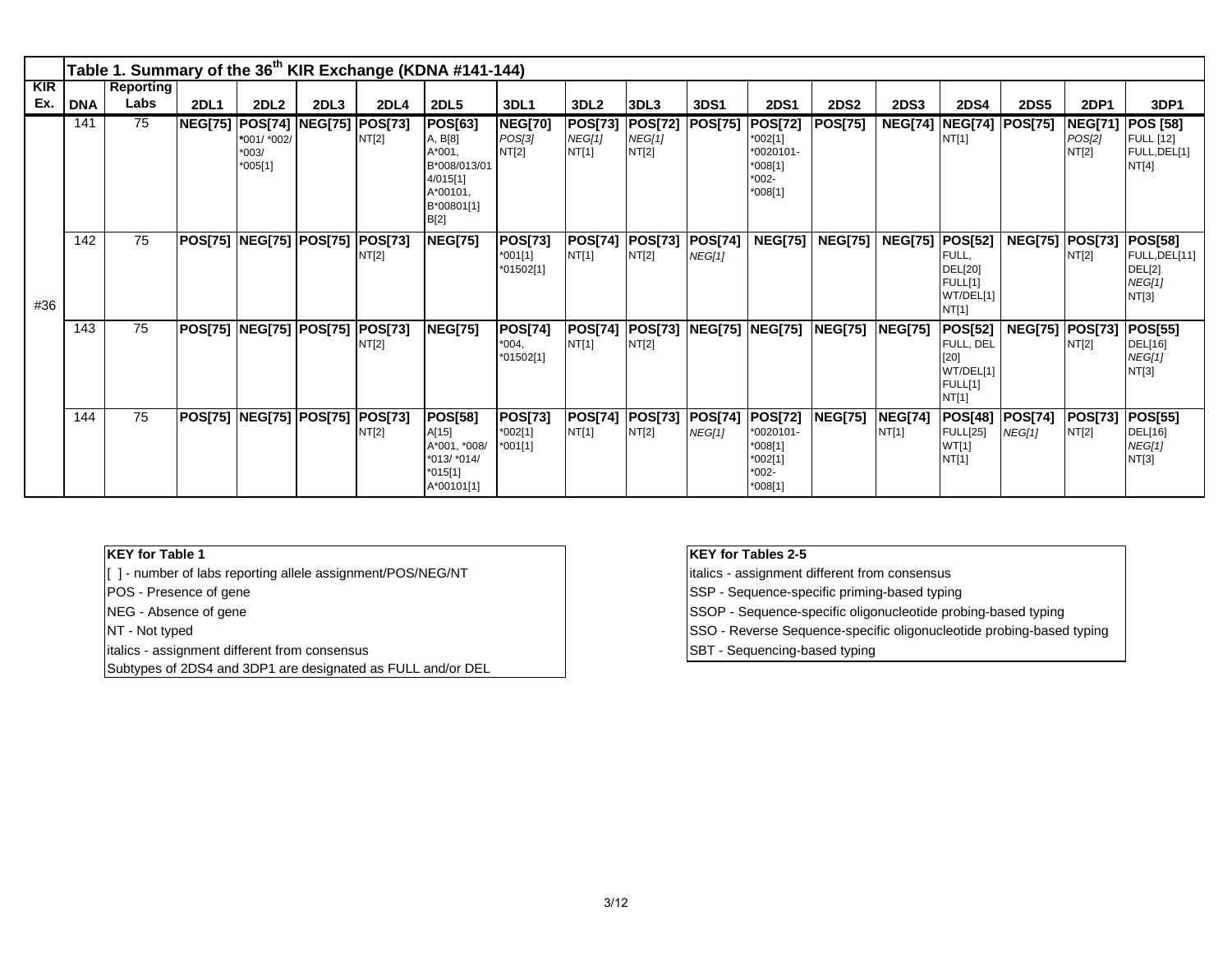|              | Table 2. KIR Exchange Sample: KDNA #141 |                          |                  |                          |                          |                       |                          |                      |                      |                      |                   |                      |                          |                          |                      |                          |                          |                         |
|--------------|-----------------------------------------|--------------------------|------------------|--------------------------|--------------------------|-----------------------|--------------------------|----------------------|----------------------|----------------------|-------------------|----------------------|--------------------------|--------------------------|----------------------|--------------------------|--------------------------|-------------------------|
|              | <b>CTR</b>   Investigator               | <b>2DL1</b>              | 2DL <sub>2</sub> | 2DL3                     | <b>2DL4</b>              | 2DL5                  | 3DL1                     | 3DL <sub>2</sub>     | 3DL3                 | <b>3DS1</b>          | <b>2DS1</b>       | 2DS2                 | <b>2DS3</b>              | <b>2DS4</b>              | <b>2DS5</b>          | 2DP1                     | 3DP1                     | <b>Method</b>           |
|              | <b>Consensus</b>                        | <b>NEG</b><br>$[75]$     | <b>POS [74]</b>  | <b>NEG</b><br>$[75]$     | <b>POS</b><br>$[73]$     | $POS + A,B$<br>$[73]$ | <b>NEG</b><br>$[70]$     | <b>POS</b><br>$[73]$ | <b>POS</b><br>$[72]$ | <b>POS</b><br>$[75]$ | <b>POS [75]</b>   | <b>POS</b><br>$[75]$ | <b>NEG</b><br>$[74]$     | <b>NEG</b><br>$[74]$     | <b>POS</b><br>$[75]$ | <b>NEG</b><br>$[71]$     | POS+<br><b>FULL [71]</b> |                         |
|              | 5488 Adams, Sharon                      | <b>NEG</b>               | POS              | <b>NEG</b>               | <b>POS</b>               | POS                   | <b>NEG</b>               | POS                  | POS                  | POS                  | <b>POS</b>        | POS                  | <b>NEG</b>               | <b>NEG</b>               | POS                  | <b>NEG</b>               | <b>POS</b>               | SSP SSO                 |
| 234          | Amador, Alexandra                       | <b>NEG</b>               | POS              | <b>NEG</b>               | POS                      | POS                   | <b>NEG</b>               | POS                  | POS                  | POS                  | POS               | POS                  | <b>NEG</b>               | <b>NEG</b>               | POS                  | POS                      | POS                      | SSO                     |
| 5462         | Arnold, Paula                           | <b>NEG</b>               | POS              | <b>NEG</b>               | POS                      | POS                   | <b>NEG</b>               | POS                  | POS                  | POS                  | $*002 - *008$     | POS                  | <b>NEG</b>               | <b>NEG</b>               | POS                  | <b>NEG</b>               | POS                      | <b>SSP</b>              |
| 16           | Askar, Medhat Z.                        | <b>NEG</b>               | POS              | <b>NEG</b>               | POS                      | B                     | <b>NEG</b>               | POS                  | POS                  | POS                  | <b>POS</b>        | POS                  | <b>NEG</b>               | <b>NEG</b>               | POS                  | <b>NEG</b>               | <b>FULL</b>              | SSP SSO                 |
| 8073         | Bengtsson, Mats                         | <b>NEG</b>               | POS              | <b>NEG</b>               | POS                      | POS                   | <b>NEG</b>               | POS                  | POS                  | POS                  | POS               | POS                  | <b>NEG</b>               | <b>NEG</b>               | POS                  | <b>NEG</b>               | POS                      | <b>SSP</b>              |
| 8038         | Cao, Kai                                | <b>NEG</b>               | POS              | <b>NEG</b>               | POS                      | POS                   | <b>NEG</b>               | POS                  | POS                  | POS                  | POS               | POS                  | <b>NEG</b>               | <b>NEG</b>               | POS                  | <b>NEG</b>               | POS                      | SSO                     |
| 8025         | Carrington, Martin &                    | <b>NEG</b>               | POS              | <b>NEG</b>               | POS                      | POS                   | <b>NEG</b>               | POS                  | <b>POS</b>           | POS                  | <b>POS</b>        | POS                  | <b>NEG</b>               | <b>NEG</b>               | POS                  | <b>NEG</b>               | <b>NT</b>                | <b>SSP</b>              |
| 1461         | Cauwelier, Barbara                      | <b>NEG</b>               | POS              | <b>NEG</b>               | POS                      | <b>POS</b><br>POS     | <b>NEG</b>               | POS                  | POS                  | POS                  | POS<br><b>POS</b> | POS                  | <b>NEG</b>               | <b>NEG</b>               | POS                  | <b>NEG</b>               | <b>POS</b><br><b>POS</b> |                         |
| 774          | Cecka, J. Michael                       | <b>NEG</b>               | POS              | NEG                      | <b>POS</b><br><b>POS</b> | POS                   | <b>NEG</b>               | POS<br>POS           | POS                  | POS<br>POS           | POS               | POS                  | <b>NEG</b>               | <b>NEG</b>               | POS<br>POS           | <b>NEG</b>               | POS                      | SSO<br>SSP SSO          |
| 3224<br>3632 | Chen, Dong-Feng<br>Colombe, Beth W.     | <b>NEG</b><br><b>NEG</b> | POS<br>POS       | <b>NEG</b><br><b>NEG</b> | POS                      | A, B                  | <b>NEG</b><br><b>NEG</b> | POS                  | POS<br>POS           | POS                  | <b>POS</b>        | POS<br>POS           | <b>NEG</b><br><b>NEG</b> | <b>NEG</b><br><b>NEG</b> | POS                  | <b>NEG</b><br><b>NEG</b> | <b>FULL</b>              | <b>SSP</b>              |
| 769          | Coppage, Myra                           | <b>NEG</b>               | POS              | <b>NEG</b>               | POS                      | A, B                  | <b>NEG</b>               | POS                  | <b>POS</b>           | POS                  | POS               | POS                  | <b>NEG</b>               | <b>NEG</b>               | POS                  | <b>NEG</b>               | POS                      | SSP SSO                 |
| 189          | Crowe, Deborah                          | <b>NEG</b>               | POS              | <b>NEG</b>               | POS                      | POS                   | <b>NEG</b>               | POS                  | POS                  | POS                  | POS               | POS                  | <b>NEG</b>               | <b>NEG</b>               | POS                  | <b>NEG</b>               | POS                      | $\overline{\text{SSO}}$ |
| 1108         | DeConinck, Martha                       | <b>NEG</b>               | POS              | <b>NEG</b>               | POS                      | POS                   | <b>NEG</b>               | POS                  | POS                  | POS                  | <b>POS</b>        | POS                  | <b>NEG</b>               | <b>NEG</b>               | POS                  | <b>NEG</b>               | POS                      | $\overline{\text{SSO}}$ |
| 705          | Ellis, Thomas                           | <b>NEG</b>               | POS              | <b>NEG</b>               | POS                      | POS                   | <b>NEG</b>               | POS                  | POS                  | POS                  | POS               | POS                  | <b>NEG</b>               | <b>NEG</b>               | POS                  | <b>NEG</b>               | POS                      | SSO                     |
| 3410         | Ellison, Cynthia                        | <b>NEG</b>               | POS              | <b>NEG</b>               | POS                      | POS                   | <b>NEG</b>               | POS                  | POS                  | POS                  | POS               | POS                  | <b>NEG</b>               | <b>NEG</b>               | POS                  | <b>NEG</b>               | POS                      | <b>SSP</b>              |
| 8051         | Endres, Robert O.                       | <b>NEG</b>               | POS              | <b>NEG</b>               | <b>POS</b>               | POS                   | <b>NEG</b>               | POS                  | POS                  | POS                  | POS               | POS                  | <b>NEG</b>               | <b>NEG</b>               | POS                  | <b>NEG</b>               | POS                      | <b>SSP</b>              |
| 2549         | Fagoaga, Omar                           | <b>NEG</b>               | POS              | NEG                      | <b>POS</b>               | POS                   | <b>NEG</b>               | POS                  | POS                  | POS                  | <b>POS</b>        | POS                  | <b>NEG</b>               | <b>NEG</b>               | POS                  | <b>NEG</b>               | POS                      | <b>SSP</b>              |
| 762          | <b>Fischer, Gottfried</b>               | <b>NEG</b>               | POS              | <b>NEG</b>               | <b>POS</b>               | $\overline{B}$        | <b>NT</b>                | POS                  | <b>POS</b>           | POS                  | POS               | POS                  | <b>NEG</b>               | <b>NEG</b>               | POS                  | <b>NEG</b>               | POS                      | SSP                     |
|              |                                         |                          |                  |                          |                          |                       |                          |                      |                      |                      |                   |                      |                          |                          |                      |                          | DEL,                     |                         |
| 1778         | Freed, Brian                            | <b>NEG</b>               | POS              | <b>NEG</b>               | POS                      | A, B                  | <b>NEG</b>               | POS                  | POS                  | POS                  | POS               | POS                  | <b>NEG</b>               | <b>NEG</b>               | POS                  | <b>NEG</b>               | <b>FULL</b>              | <b>SSP</b>              |
| 8047         | Fuessel, Monika                         | <b>NEG</b>               | POS              | <b>NEG</b>               | POS                      | POS                   | <b>NEG</b>               | POS                  | POS                  | POS                  | POS               | POS                  | <b>NEG</b>               | <b>NEG</b>               | POS                  | <b>NEG</b>               | POS                      | <b>SSP</b>              |
| 8076         | Gaitonde, Sujata                        | <b>NEG</b>               | POS              | <b>NEG</b>               | POS                      | POS                   | <b>NEG</b>               | POS                  | POS                  | POS                  | POS               | POS                  | <b>NEG</b>               | <b>NEG</b>               | POS                  | <b>NEG</b>               | POS                      | <b>SSP</b>              |
| 8026         | Gardiner, Clair M.                      | <b>NEG</b>               | POS              | <b>NEG</b>               | POS                      | POS                   | <b>NEG</b>               | POS                  | <b>NEG</b>           | POS                  | POS               | POS                  | <b>NEG</b>               | <b>NEG</b>               | POS                  | <b>NEG</b>               | <b>NT</b>                | <b>SSP</b>              |
| 1647         | Gautreaux, Michael                      | <b>NEG</b>               | POS              | <b>NEG</b>               | POS                      | POS                   | <b>NEG</b>               | POS                  | POS                  | POS                  | <b>POS</b>        | POS                  | <b>NEG</b>               | <b>NEG</b>               | POS                  | <b>NEG</b>               | POS                      | <b>SSP</b>              |
| 124          | Gizzarelli, Laila                       | <b>NEG</b>               | POS              | NEG                      | POS                      | POS                   | <b>NEG</b>               | POS                  | POS                  | POS                  | <b>POS</b>        | POS                  | <b>NEG</b>               | <b>NT</b>                | POS                  | <b>NT</b>                | <b>NT</b>                | <b>SSP</b>              |
| 8022         | Hedlund, Anna                           | <b>NEG</b>               | POS              | <b>NEG</b>               | POS                      | A, B                  | <b>NEG</b>               | POS                  | POS                  | POS                  | POS               | POS                  | NEG                      | <b>NEG</b>               | POS                  | <b>NEG</b>               | <b>FULL</b>              | <b>SSP</b>              |
| 1694         | Hesse, Nicole                           | <b>NEG</b>               | POS              | <b>NEG</b>               | <b>POS</b>               | POS                   | <b>NEG</b>               | POS                  | POS                  | POS                  | POS               | POS                  | <b>NEG</b>               | <b>NEG</b>               | POS                  | <b>NEG</b>               | POS                      |                         |
| 4985         | Hoover, Beverly                         | <b>NEG</b>               | POS              | <b>NEG</b>               | POS                      | POS                   | <b>NEG</b>               | POS                  | POS                  | POS                  | POS               | POS                  | <b>NEG</b>               | <b>NEG</b>               | POS                  | <b>NEG</b>               | POS                      | SSO                     |
| 5000         | Hsu, Susan H.                           | <b>NEG</b>               | POS              | <b>NEG</b>               | <b>POS</b>               | POS                   | <b>NEG</b>               | POS                  | POS                  | POS                  | <b>POS</b>        | POS                  | <b>NEG</b>               | <b>NEG</b>               | POS                  | <b>NEG</b>               | <b>POS</b>               |                         |
| 2344         | Hurley, Hartzman&                       | <b>NEG</b>               | POS              | <b>NEG</b>               | POS                      | A*00101<br>B*00801    | <b>NEG</b>               | POS                  | POS                  | POS                  | POS               | POS                  | <b>NEG</b>               | <b>NEG</b>               | POS                  | <b>NEG</b>               | POS                      | <b>SSP SSO SBT</b>      |
| 3261         | Iwaki, Yuichi                           | <b>NEG</b>               | POS              | <b>NEG</b>               | POS                      | POS                   | <b>NEG</b>               | POS                  | POS                  | POS                  | POS               | POS                  | <b>NEG</b>               | <b>NEG</b>               | POS                  | <b>NEG</b>               | POS                      | <b>SSP</b>              |
| 794          | Jaatinen, Taina                         | <b>NEG</b>               | POS              | <b>NEG</b>               | POS                      | POS                   | <b>NEG</b>               | POS                  | POS                  | POS                  | POS               | POS                  | <b>NEG</b>               | <b>NEG</b>               | POS                  | <b>NEG</b>               | POS                      | <b>SSP</b>              |
| 8086         | Jie, Pan                                | <b>NEG</b>               | POS              | <b>NEG</b>               | POS                      | POS                   | POS                      | POS                  | POS                  | POS                  | POS               | POS                  | <b>NEG</b>               | <b>NEG</b>               | POS                  | <b>NEG</b>               | POS                      | <b>SSP</b>              |
| 8093         | Jindra, Peter                           | <b>NEG</b>               | POS              | NEG                      | POS                      | <b>POS</b>            | <b>NEG</b>               | POS                  | POS                  | POS                  | <b>POS</b>        | POS                  | <b>NEG</b>               | <b>NEG</b>               | POS                  | <b>NEG</b>               | POS                      | SSO                     |
| 8035         | Kanangat, Siva                          | <b>NEG</b>               | POS              | <b>NEG</b>               | <b>POS</b>               | POS                   | <b>NEG</b>               | POS                  | POS                  | POS                  | POS               | POS                  | <b>NEG</b>               | <b>NEG</b>               | POS                  | <b>NEG</b>               | POS                      | $\overline{\text{SSO}}$ |
| 8079         | Kashi, Zahra M.                         | <b>NEG</b>               | POS              | <b>NEG</b>               | POS                      | POS                   | <b>NEG</b>               | POS                  | POS                  | POS                  | POS               | POS                  | <b>NEG</b>               | <b>NEG</b>               | POS                  | <b>NEG</b>               | POS                      | SSO                     |
| 4337         | Kim, Tai-Gyu                            | <b>NEG</b>               | POS              | <b>NEG</b>               | POS                      | POS                   | <b>NEG</b>               | POS                  | POS                  | POS                  | POS               | POS                  | <b>NEG</b>               | <b>NEG</b>               | POS                  | <b>NEG</b>               | POS                      | <b>SSP</b>              |
| 8084         | Kimball, Pam                            | <b>NEG</b>               | POS              | <b>NEG</b>               | POS                      | POS                   | <b>NEG</b>               | POS                  | POS                  | POS                  | POS               | POS                  | NEG                      | <b>NEG</b>               | POS                  | <b>NEG</b>               | POS                      | SSP                     |
| 8046         | Kusnierczyk, Piotr                      | <b>NEG</b>               | POS              | <b>NEG</b>               | POS                      | POS                   | <b>NEG</b>               | POS                  | <b>POS</b>           | POS                  | <b>POS</b>        | POS                  | <b>NEG</b>               | <b>NEG</b>               | POS                  | <b>NEG</b>               | POS                      | <b>SSP</b>              |
| 8071         | Kwok, Janette                           | <b>NEG</b>               | POS              | <b>NEG</b>               | POS                      | POS                   | <b>NEG</b>               | POS                  | POS                  | POS                  | <b>POS</b>        | POS                  | <b>NEG</b>               | <b>NEG</b>               | POS                  | <b>NEG</b>               | POS                      | SSO                     |
| 791          | Lacelle, Chantale                       | <b>NEG</b>               | POS              | <b>NEG</b>               | <b>POS</b>               | A, B                  | <b>NEG</b>               | PO <sub>S</sub>      | POS                  | POS                  | POS               | POS                  | <b>NEG</b>               | <b>NEG</b>               | POS                  | <b>NEG</b>               | <b>FULL</b>              | <b>SSP</b>              |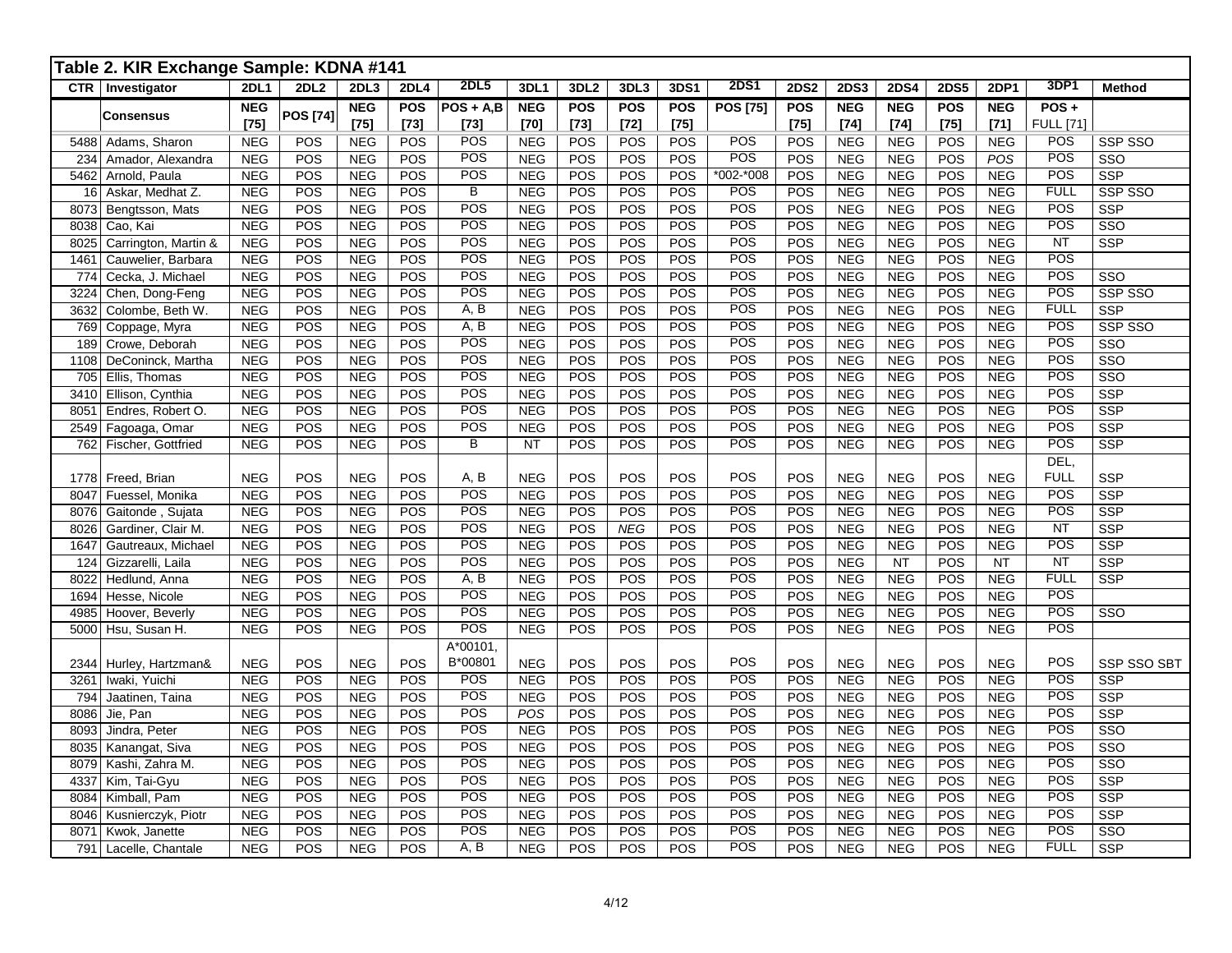|      | Table 2. KIR Exchange Sample: KDNA #141 |             |             |            |             |             |                  |                  |           |            |                  |             |             |             |             |             |             |                         |
|------|-----------------------------------------|-------------|-------------|------------|-------------|-------------|------------------|------------------|-----------|------------|------------------|-------------|-------------|-------------|-------------|-------------|-------------|-------------------------|
|      | CTR   Investigator                      | <b>2DL1</b> | <b>2DL2</b> | 2DL3       | <b>2DL4</b> | <b>2DL5</b> | 3DL1             | 3DL <sub>2</sub> | 3DL3      | 3DS1       | <b>2DS1</b>      | <b>2DS2</b> | <b>2DS3</b> | <b>2DS4</b> | <b>2DS5</b> | <b>2DP1</b> | 3DP1        | <b>Method</b>           |
| 278  | Lee, Jar-How                            | <b>NEG</b>  | POS         | <b>NEG</b> | POS         | POS         | <b>NEG</b>       | POS              | POS       | POS        | POS              | POS         | <b>NEG</b>  | <b>NEG</b>  | POS         | <b>NEG</b>  | POS         | SSO                     |
|      | 8088 Liu, Cong                          | NEG         | POS         | NEG        | POS         | POS         | NEG              | POS              | POS       | POS        | POS              | POS         | NEG         | NEG         | POS         | NEG         | POS         | $\overline{\text{SSP}}$ |
| 8069 | Maha, George                            | NEG         | POS         | NEG        | POS         | POS         | NEG              | POS              | POS       | POS        | POS              | POS         | <b>NEG</b>  | NEG         | POS         | NEG         | <b>FULL</b> | <b>SSP</b>              |
| 8067 | Marino, Susana R.                       | <b>NEG</b>  | POS         | <b>NEG</b> | POS         | POS         | <b>NEG</b>       | POS              | POS       | POS        | <b>POS</b>       | POS         | <b>NEG</b>  | <b>NEG</b>  | POS         | <b>NEG</b>  | POS         | SSP SSO                 |
|      |                                         |             |             |            |             |             |                  |                  |           |            |                  |             |             |             |             |             |             |                         |
|      |                                         |             |             |            |             |             |                  |                  |           |            |                  |             |             |             |             |             | $*001/$     |                         |
| 5142 | Marsh, Steven                           | <b>NEG</b>  | POS         | <b>NEG</b> | POS         | POS         | <b>NEG</b>       | POS              | POS       | POS        | POS              | POS         | <b>NEG</b>  | <b>NEG</b>  | POS         | <b>NEG</b>  | *002/ *004  | <b>SSP</b>              |
| 8092 | Morris, Gerald                          | NEG         | POS         | NEG        | POS         | POS         | NEG              | POS              | POS       | POS        | POS              | POS         | <b>NEG</b>  | NEG         | POS         | NEG         | POS         | SSO                     |
| 8091 | Murphey, Cathi                          | <b>NEG</b>  | POS         | <b>NEG</b> | POS         | POS         | <b>NEG</b>       | POS              | POS       | POS        | POS              | POS         | <b>NEG</b>  | <b>NEG</b>  | POS         | <b>NEG</b>  | POS         | SSP                     |
|      | 733 Mytilineos, Joannis                 | <b>NEG</b>  | POS         | NEG        | POS         | A, B        | NEG              | POS              | POS       | POS        | POS              | POS         | <b>NEG</b>  | NEG         | <b>POS</b>  | NEG         | POS         | SSP                     |
| 5231 | Nelson, Karen                           | NEG         | POS         | NEG        | POS         | POS         | <b>NEG</b>       | POS              | POS       | POS        | POS              | POS         | <b>NEG</b>  | <b>NEG</b>  | POS         | NEG         | POS         | $\overline{\text{SSO}}$ |
|      | 8083 Nikaein, Afzal                     | <b>NEG</b>  | POS         | <b>NEG</b> | POS         | POS         | <b>NEG</b>       | POS              | POS       | POS        | $*002$           | POS         | <b>NEG</b>  | <b>NEG</b>  | POS         | <b>NEG</b>  | $*001$      | <b>SSP</b>              |
| 3966 | Permpikul, Vejbaesya                    | <b>NEG</b>  | POS         | <b>NEG</b> | POS         | POS         | <b>NEG</b>       | POS              | POS       | POS        | POS              | POS         | <b>NEG</b>  | <b>NEG</b>  | POS         | <b>NEG</b>  | POS         | SSP SSO                 |
| 8030 | Poulton, Kay                            | NEG         | POS         | NEG        | POS         | POS         | NEG              | POS              | POS       | POS        | POS              | POS         | NEG         | NEG         | POS         | NEG         | POS         | $\overline{\text{SSO}}$ |
|      | 8050 Raja, Rajalingam                   | NEG         | POS         | NEG        | POS         | A, B        | NEG              | POS              | POS       | POS        | POS              | POS         | NEG         | NEG         | POS         | NEG         | <b>FULL</b> | $\overline{\text{SSP}}$ |
|      | 3753 Reed, Elaine F.                    | NEG         | POS         | NEG        | POS         | POS         | POS              | POS              | POS       | POS        | POS              | POS         | <b>NEG</b>  | NEG         | POS         | NEG         | POS         | SSP SSO                 |
| 3798 | Reinsmoen, Nancy L                      | <b>NEG</b>  | POS         | <b>NEG</b> | POS         | POS         | <b>NEG</b>       | POS              | POS       | POS        | POS              | POS         | <b>NEG</b>  | <b>NEG</b>  | POS         | NEG         | POS         |                         |
| 8064 | Roberts, Chrissy H.                     | NEG         | POS         | <b>NEG</b> | POS         | POS         | NEG              | NEG              | POS       | POS        | POS              | POS         | <b>NEG</b>  | NEG         | POS         | <b>POS</b>  | POS         | SSP                     |
| 8090 | Rossi, Angela                           | NEG         | POS         | NEG        | POS         | POS         | NEG              | POS              | POS       | POS        | POS              | POS         | NEG         | NEG         | POS         | NEG         | POS         | SSP SSO                 |
| 8060 | Rost, Klein &                           | NEG         | POS         | NEG        | POS         | POS         | NEG              | POS              | POS       | POS        | POS              | POS         | NEG         | NEG         | POS         | NEG         | POS         | $\overline{\text{SSO}}$ |
| 8039 | Scalf, Carolynn                         | NEG         | POS         | NEG        | POS         | POS         | NEG              | POS              | POS       | POS        | POS              | POS         | <b>NEG</b>  | NEG         | POS         | NEG         | POS         | $\overline{\text{SSO}}$ |
| 4251 | Schiller, Jennifer                      | <b>NEG</b>  | POS         | <b>NEG</b> | POS         | POS         | <b>NEG</b>       | POS              | POS       | POS        | POS              | POS         | <b>NEG</b>  | <b>NEG</b>  | POS         | <b>NEG</b>  | POS         | SSO                     |
|      |                                         |             |             |            |             | $A*001$ ,   |                  |                  |           |            |                  |             |             |             |             |             |             |                         |
|      |                                         |             |             |            |             | B*0080/     |                  |                  |           |            |                  |             |             |             |             |             |             |                         |
|      |                                         |             |             |            |             | *013/ *014/ |                  |                  |           |            |                  |             |             |             |             |             | $*001/$     |                         |
|      | 1426 Senitzer, David                    | <b>NEG</b>  | POS         | <b>NEG</b> | POS         | $*015$      | <b>NEG</b>       | POS              | POS       | POS        | POS              | POS         | <b>NEG</b>  | <b>NEG</b>  | <b>POS</b>  | <b>NEG</b>  | *002/ *004  | <b>SSP</b>              |
| 8085 | Shalini, Pereira                        | NEG         | POS         | NEG        | POS         | POS         | <b>NEG</b>       | POS              | POS       | POS        | POS              | POS         | NEG         | NEG         | <b>POS</b>  | <b>NEG</b>  | POS         | <b>SBT</b>              |
| 8077 | Shanahan, Thomas C                      | NEG         | POS         | NEG        | POS         | POS         | $\overline{POS}$ | POS              | POS       | POS        | POS              | POS         | NEG         | NEG         | POS         | NEG         | POS         | SSP                     |
|      | 702 Spannagl, Michael                   | <b>NEG</b>  | POS         | <b>NEG</b> | POS         | POS         | <b>NEG</b>       | POS              | POS       | POS        | POS              | POS         | NEG         | NEG         | POS         | <b>NEG</b>  | POS         |                         |
|      |                                         |             | $*001/$     |            |             |             |                  |                  |           |            |                  |             |             |             |             |             |             |                         |
|      |                                         |             | $*002/$     |            |             |             |                  |                  |           |            |                  |             |             |             |             |             |             |                         |
|      |                                         |             | $*003/$     |            |             |             |                  |                  |           |            |                  |             |             |             |             |             |             |                         |
|      | 2518 Tambur, Anat                       | <b>NEG</b>  | $*005$      | <b>NEG</b> | POS         | POS         | <b>NEG</b>       | POS              | POS       | POS        | POS              | POS         | <b>NEG</b>  | <b>NEG</b>  | <b>POS</b>  | <b>NEG</b>  | POS         | SSO                     |
|      |                                         |             |             |            |             |             |                  |                  |           |            | *0020101-        |             |             |             |             |             |             |                         |
| 3808 | Thornton, Alycia                        | <b>NEG</b>  | POS         | <b>NEG</b> | POS         | A, B        | <b>NEG</b>       | POS              | POS       | <b>POS</b> | $*008$           | POS         | <b>NEG</b>  | <b>NEG</b>  | <b>POS</b>  | <b>NEG</b>  | <b>FULL</b> | <b>SSP</b>              |
| 5451 | Tilanus, Marcel G.J.                    | NEG         | POS         | NEG        | POS         | POS         | <b>NEG</b>       | POS              | POS       | POS        | <b>POS</b>       | POS         | <b>NEG</b>  | <b>NEG</b>  | POS         | <b>NEG</b>  | POS         | $\overline{\text{SSO}}$ |
| 8024 | Trowsdale, John                         | <b>NEG</b>  | POS         | <b>NEG</b> | NT          | POS         | <b>NEG</b>       | NT               | <b>NT</b> | POS        | POS              | POS         |             | <b>NEG</b>  | POS         | <b>NEG</b>  | <b>FULL</b> | <b>SSP</b>              |
| 8053 | Tyan, Fernandez-Vina                    | <b>NEG</b>  | POS         | <b>NEG</b> | POS         | POS         | <b>NEG</b>       | POS              | POS       | POS        | POS              | POS         | <b>NEG</b>  | <b>NEG</b>  | POS         | <b>NEG</b>  | POS         | SSP SSO                 |
| 8028 | Uhrberg, Markus                         | <b>NEG</b>  | POS         | NEG        | NT          | POS         | <b>NEG</b>       | POS              | NT        | POS        | POS              | POS         | <b>NEG</b>  | NEG         | POS         | NT          | NT          | SSP                     |
| 8023 | Vilches, Carlos                         | NEG         | POS         | NEG        | POS         | POS         | NEG              | POS              | POS       | POS        | $\overline{POS}$ | POS         | <b>NEG</b>  | NEG         | POS         | <b>NEG</b>  | <b>FULL</b> | $\overline{\text{SSP}}$ |
| 1466 | Yu, Neng                                | NEG         | POS         | NEG        | POS         | POS         | NEG              | POS              | POS       | POS        | POS              | POS         | NEG         | <b>NEG</b>  | POS         | NEG         | POS         | SSP                     |
| 5282 | Yu, Neng                                | <b>NEG</b>  | POS         | <b>NEG</b> | POS         | POS         | <b>NEG</b>       | POS              | POS       | POS        | POS              | POS         | <b>NEG</b>  | <b>NEG</b>  | POS         | <b>NEG</b>  | POS         | <b>SSP</b>              |
|      | 713 Zachary, Andrea                     | NEG         | POS         | <b>NEG</b> | <b>POS</b>  | POS         | <b>NEG</b>       | POS              | POS       | POS        | POS              | POS         | <b>NEG</b>  | <b>NEG</b>  | POS         | <b>NEG</b>  | POS         | SSO                     |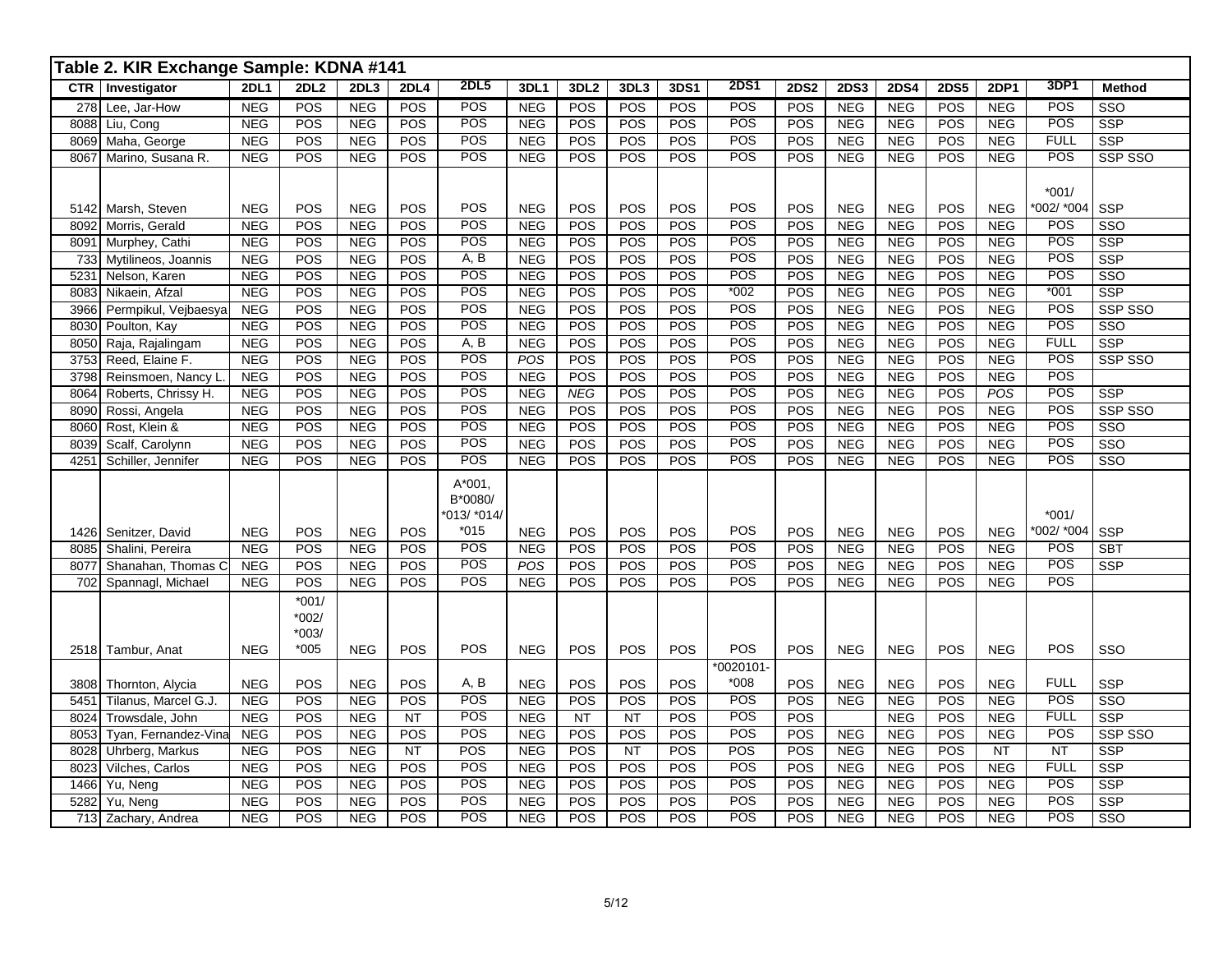|             | Table 3. KIR Exchange Sample: KDNA #142 |                      |                          |                  |               |                          |                      |                      |                      |                      |                      |                          |                          |                         |                          |                      |                               |                    |
|-------------|-----------------------------------------|----------------------|--------------------------|------------------|---------------|--------------------------|----------------------|----------------------|----------------------|----------------------|----------------------|--------------------------|--------------------------|-------------------------|--------------------------|----------------------|-------------------------------|--------------------|
|             | CTR   Investigator                      | <b>2DL1</b>          | <b>2DL2</b>              | 2DL <sub>3</sub> | <b>2DL4</b>   | <b>2DL5</b>              | 3DL1                 | 3DL <sub>2</sub>     | 3DL3                 | 3DS1                 | <b>2DS1</b>          | <b>2DS2</b>              | <b>2DS3</b>              | <b>2DS4</b>             | <b>2DS5</b>              | <b>2DP1</b>          | 3DP1                          | <b>Method</b>      |
|             | Consensus                               | <b>POS</b><br>$[75]$ | <b>NEG</b><br>$[75]$     | POS<br>$[75]$    | POS<br>$[73]$ | <b>NEG</b><br>$[75]$     | <b>POS</b><br>$[75]$ | <b>POS</b><br>$[74]$ | <b>POS</b><br>$[73]$ | <b>POS</b><br>$[74]$ | <b>NEG</b><br>$[75]$ | <b>NEG</b><br>$[75]$     | <b>NEG</b><br>$[75]$     | POS+<br>FULL, DEL[73]   | <b>NEG</b><br>$[75]$     | <b>POS</b><br>$[73]$ | $POS +$<br>FULL, DEL[71]      |                    |
|             | 5488 Adams, Sharon                      | POS                  | <b>NEG</b>               | POS              | POS           | <b>NEG</b>               | POS                  | POS                  | <b>POS</b>           | POS                  | <b>NEG</b>           | <b>NEG</b>               | <b>NEG</b>               | <b>POS</b>              | <b>NEG</b>               | <b>POS</b>           | POS                           | SSP SSO            |
| 234         | Amador, Alexandra                       | POS                  | <b>NEG</b>               | POS              | POS           | <b>NEG</b>               | POS                  | POS                  | <b>POS</b>           | POS                  | <b>NEG</b>           | <b>NEG</b>               | <b>NEG</b>               | POS                     | <b>NEG</b>               | POS                  | POS                           | SSO                |
| 5462        | Arnold, Paula                           | POS                  | <b>NEG</b>               | POS              | POS           | <b>NEG</b>               | POS                  | POS                  | POS                  | POS                  | <b>NEG</b>           | <b>NEG</b>               | <b>NEG</b>               | FULL, DEL               | <b>NEG</b>               | POS                  | <b>POS</b>                    | <b>SSP</b>         |
|             |                                         |                      |                          |                  |               |                          |                      |                      |                      |                      |                      |                          |                          |                         |                          |                      |                               |                    |
| 16          | Askar, Medhat Z.                        | POS                  | <b>NEG</b>               | POS              | POS           | <b>NEG</b>               | POS                  | POS                  | POS                  | POS                  | <b>NEG</b>           | <b>NEG</b>               | <b>NEG</b>               | FULL, DEL               | <b>NEG</b>               | POS                  | FULL, DEL                     | <b>SSP SSO</b>     |
| 8073        | Bengtsson, Mats                         | POS                  | <b>NEG</b>               | POS              | POS           | <b>NEG</b>               | POS                  | POS                  | POS                  | POS                  | <b>NEG</b>           | NEG                      | <b>NEG</b>               | POS                     | <b>NEG</b>               | POS                  | POS                           | <b>SSP</b>         |
| 8038        | Cao, Kai                                | POS                  | <b>NEG</b>               | POS              | POS           | <b>NEG</b>               | POS                  | POS                  | POS                  | POS                  | <b>NEG</b>           | <b>NEG</b>               | <b>NEG</b>               | FULL, DEL               | <b>NEG</b>               | POS                  | <b>POS</b><br>$\overline{NT}$ | SSO                |
| 8025        | Carrington, Martin &                    | POS                  | <b>NEG</b>               | POS<br>POS       | POS<br>POS    | <b>NEG</b>               | POS                  | POS                  | POS                  | POS<br>POS           | <b>NEG</b><br>NEG    | <b>NEG</b>               | <b>NEG</b>               | FULL, DEL<br><b>POS</b> | <b>NEG</b>               | POS                  | POS                           | <b>SSP</b>         |
| 1461        | Cauwelier, Barbara                      | POS<br>POS           | <b>NEG</b><br><b>NEG</b> | POS              | POS           | <b>NEG</b><br><b>NEG</b> | POS<br>POS           | POS<br>POS           | POS<br>POS           | POS                  | <b>NEG</b>           | <b>NEG</b><br><b>NEG</b> | <b>NEG</b><br><b>NEG</b> | POS                     | <b>NEG</b><br><b>NEG</b> | POS<br>POS           | POS                           | SSO                |
| 774<br>3224 | Cecka, J. Michael                       | POS                  | <b>NEG</b>               | POS              | POS           | <b>NEG</b>               | POS                  | POS                  | POS                  | POS                  | <b>NEG</b>           | <b>NEG</b>               | <b>NEG</b>               | POS                     | <b>NEG</b>               | POS                  | POS                           | SSP SSO            |
|             | Chen, Dong-Feng                         |                      |                          |                  |               |                          |                      |                      |                      |                      |                      |                          |                          |                         |                          |                      |                               |                    |
| 3632        | Colombe, Beth W.                        | POS                  | <b>NEG</b>               | POS              | POS           | <b>NEG</b>               | POS                  | POS                  | POS                  | POS                  | <b>NEG</b>           | <b>NEG</b>               | <b>NEG</b>               | FULL, DEL               | <b>NEG</b>               | POS                  | FULL, DEL                     | <b>SSP</b>         |
| 769         | Coppage, Myra                           | POS                  | <b>NEG</b>               | POS              | POS           | <b>NEG</b>               | POS                  | POS                  | POS                  | POS                  | <b>NEG</b>           | <b>NEG</b>               | <b>NEG</b>               | FULL, DEL               | <b>NEG</b>               | POS                  | POS                           | SSP SSO            |
| 189         | Crowe, Deborah                          | POS                  | <b>NEG</b>               | POS              | POS           | <b>NEG</b>               | POS                  | POS                  | POS                  | POS                  | NEG                  | <b>NEG</b>               | NEG                      | POS                     | <b>NEG</b>               | POS                  | <b>POS</b>                    | SSO                |
| 1108        | DeConinck, Martha                       | POS                  | <b>NEG</b>               | POS              | POS           | <b>NEG</b>               | POS                  | POS                  | POS                  | POS                  | <b>NEG</b>           | <b>NEG</b>               | <b>NEG</b>               | FULL, DEL               | <b>NEG</b>               | POS                  | <b>POS</b>                    | SSO                |
| 705         | Ellis, Thomas                           | POS                  | <b>NEG</b>               | POS              | POS           | <b>NEG</b>               | POS                  | POS                  | POS                  | POS                  | <b>NEG</b>           | <b>NEG</b>               | <b>NEG</b>               | <b>POS</b>              | <b>NEG</b>               | POS                  | POS                           | SSO                |
| 3410        | Ellison, Cynthia                        | <b>POS</b>           | <b>NEG</b>               | POS              | POS           | <b>NEG</b>               | POS                  | POS                  | POS                  | POS                  | <b>NEG</b>           | <b>NEG</b>               | <b>NEG</b>               | <b>POS</b>              | <b>NEG</b>               | POS                  | POS                           | <b>SSP</b>         |
| 8051        | Endres, Robert O.                       | <b>POS</b>           | <b>NEG</b>               | POS              | POS           | <b>NEG</b>               | POS                  | POS                  | POS                  | <b>NEG</b>           | <b>NEG</b>           | <b>NEG</b>               | <b>NEG</b>               | POS                     | <b>NEG</b>               | POS                  | <b>POS</b>                    | <b>SSP</b>         |
| 2549        | Fagoaga, Omar                           | POS                  | <b>NEG</b>               | POS              | POS           | <b>NEG</b>               | POS                  | POS                  | POS                  | POS                  | <b>NEG</b>           | <b>NEG</b>               | <b>NEG</b>               | POS                     | <b>NEG</b>               | POS                  | POS                           | <b>SSP</b>         |
| 762         | <b>Fischer, Gottfried</b>               | POS                  | <b>NEG</b>               | POS              | POS           | <b>NEG</b>               | POS                  | POS                  | <b>POS</b>           | POS                  | <b>NEG</b>           | <b>NEG</b>               | <b>NEG</b>               | POS                     | <b>NEG</b>               | POS                  | <b>DEL</b>                    | <b>SSP</b>         |
| 1778        | Freed, Brian                            | POS                  | <b>NEG</b>               | POS              | POS           | <b>NEG</b>               | POS                  | POS                  | <b>POS</b>           | POS                  | NEG                  | <b>NEG</b>               | <b>NEG</b>               | FULL, DEL               | <b>NEG</b>               | POS                  | FULL, DEL                     | <b>SSP</b>         |
| 8047        | Fuessel, Monika                         | POS                  | <b>NEG</b>               | POS              | POS           | NEG                      | POS                  | POS                  | <b>POS</b>           | POS                  | <b>NEG</b>           | <b>NEG</b>               | <b>NEG</b>               | POS                     | <b>NEG</b>               | POS                  | POS                           | SSP                |
| 8076        | Gaitonde, Sujata                        | <b>POS</b>           | <b>NEG</b>               | POS              | POS           | <b>NEG</b>               | POS                  | POS                  | POS                  | POS                  | <b>NEG</b>           | <b>NEG</b>               | <b>NEG</b>               | FULL, DEL               | <b>NEG</b>               | POS                  | $\overline{POS}$              | <b>SSP</b>         |
| 8026        | Gardiner, Clair M.                      | <b>POS</b>           | <b>NEG</b>               | POS              | POS           | NEG                      | POS                  | POS                  | POS                  | POS                  | <b>NEG</b>           | <b>NEG</b>               | <b>NEG</b>               | POS                     | <b>NEG</b>               | POS                  | <b>NEG</b>                    | <b>SSP</b>         |
| 1647        | Gautreaux, Michael                      | POS                  | <b>NEG</b>               | POS              | POS           | <b>NEG</b>               | POS                  | POS                  | POS                  | POS                  | <b>NEG</b>           | <b>NEG</b>               | <b>NEG</b>               | POS                     | <b>NEG</b>               | POS                  | POS                           | <b>SSP</b>         |
| 124         | Gizzarelli, Laila                       | POS                  | <b>NEG</b>               | POS              | POS           | <b>NEG</b>               | POS                  | POS                  | POS                  | POS                  | <b>NEG</b>           | <b>NEG</b>               | <b>NEG</b>               | <b>NT</b>               | <b>NEG</b>               | <b>NT</b>            | $\overline{NT}$               | <b>SSP</b>         |
| 8022        | Hedlund, Anna                           | POS                  | <b>NEG</b>               | POS              | POS           | <b>NEG</b>               | POS                  | POS                  | <b>POS</b>           | POS                  | <b>NEG</b>           | <b>NEG</b>               | <b>NEG</b>               | POS                     | <b>NEG</b>               | POS                  | FULL, DEL                     | <b>SSP</b>         |
| 1694        | Hesse, Nicole                           | POS                  | <b>NEG</b>               | POS              | POS           | NEG                      | POS                  | POS                  | POS                  | POS                  | NEG                  | <b>NEG</b>               | <b>NEG</b>               | POS                     | NEG                      | POS                  | $\overline{POS}$              |                    |
| 4985        | Hoover, Beverly                         | POS                  | <b>NEG</b>               | POS              | POS           | <b>NEG</b>               | POS                  | POS                  | POS                  | POS                  | <b>NEG</b>           | <b>NEG</b>               | NEG                      | POS                     | <b>NEG</b>               | POS                  | POS                           | SSO                |
| 5000        | Hsu, Susan H.                           | POS                  | <b>NEG</b>               | POS              | POS           | <b>NEG</b>               | POS                  | POS                  | POS                  | POS                  | NEG                  | <b>NEG</b>               | <b>NEG</b>               | POS                     | <b>NEG</b>               | POS                  | POS                           |                    |
| 2344        | Hurley, Hartzman&                       | POS                  | <b>NEG</b>               | POS              | POS           | <b>NEG</b>               | POS                  | POS                  | POS                  | POS                  | <b>NEG</b>           | <b>NEG</b>               | <b>NEG</b>               | FULL, DEL               | <b>NEG</b>               | POS                  | POS                           | <b>SSP SSO SBT</b> |
| 3261        | Iwaki, Yuichi                           | POS                  | <b>NEG</b>               | POS              | POS           | <b>NEG</b>               | POS                  | POS                  | POS                  | POS                  | <b>NEG</b>           | <b>NEG</b>               | <b>NEG</b>               | POS                     | <b>NEG</b>               | POS                  | POS                           | <b>SSP</b>         |
| 794         | Jaatinen, Taina                         | POS                  | <b>NEG</b>               | POS              | POS           | NEG                      | POS                  | POS                  | POS                  | POS                  | <b>NEG</b>           | <b>NEG</b>               | <b>NEG</b>               | POS                     | <b>NEG</b>               | POS                  | $\overline{POS}$              | <b>SSP</b>         |
| 8086        | Jie, Pan                                | POS                  | <b>NEG</b>               | POS              | POS           | <b>NEG</b>               | POS                  | POS                  | POS                  | POS                  | <b>NEG</b>           | NEG                      | <b>NEG</b>               | POS                     | <b>NEG</b>               | POS                  | POS                           | <b>SSP</b>         |
| 8093        | Jindra, Peter                           | POS                  | <b>NEG</b>               | POS              | POS           | NEG                      | POS                  | POS                  | POS                  | POS                  | <b>NEG</b>           | <b>NEG</b>               | <b>NEG</b>               | POS                     | <b>NEG</b>               | POS                  | POS                           | SSO                |
| 8035        | Kanangat, Siva                          | POS                  | <b>NEG</b>               | POS              | POS           | <b>NEG</b>               | POS                  | POS                  | POS                  | POS                  | <b>NEG</b>           | <b>NEG</b>               | <b>NEG</b>               | POS                     | <b>NEG</b>               | POS                  | POS                           | SSO                |
| 8079        | Kashi, Zahra M.                         | POS                  | <b>NEG</b>               | POS              | POS           | <b>NEG</b>               | POS                  | POS                  | POS                  | POS                  | <b>NEG</b>           | <b>NEG</b>               | <b>NEG</b>               | POS                     | <b>NEG</b>               | POS                  | POS                           | SSO                |
| 4337        | Kim, Tai-Gyu                            | POS                  | <b>NEG</b>               | POS              | POS           | <b>NEG</b>               | POS                  | POS                  | POS                  | POS                  | NEG                  | <b>NEG</b>               | <b>NEG</b>               | POS                     | <b>NEG</b>               | POS                  | POS                           | SSP                |
| 8084        | Kimball, Pam                            | POS                  | NEG                      | POS              | POS           | NEG                      | POS                  | POS                  | POS                  | POS                  | NEG                  | NEG                      | NEG                      | POS                     | <b>NEG</b>               | POS                  | POS                           | <b>SSP</b>         |
| 8046        | Kusnierczyk, Piotr                      | POS                  | <b>NEG</b>               | POS              | POS           | <b>NEG</b>               | POS                  | POS                  | POS                  | POS                  | <b>NEG</b>           | <b>NEG</b>               | <b>NEG</b>               | FULL, DEL               | <b>NEG</b>               | POS                  | POS                           | <b>SSP</b>         |
| 8071        | Kwok, Janette                           | POS                  | <b>NEG</b>               | POS              | POS           | <b>NEG</b>               | POS                  | POS                  | POS                  | POS                  | <b>NEG</b>           | <b>NEG</b>               | <b>NEG</b>               | POS                     | <b>NEG</b>               | POS                  | POS                           | SSO                |
|             | 791 Lacelle, Chantale                   | POS                  | <b>NEG</b>               | POS              | POS           | <b>NEG</b>               | POS                  | POS                  | POS                  | POS                  | <b>NEG</b>           | <b>NEG</b>               | <b>NEG</b>               | FULL, DEL               | <b>NEG</b>               | POS                  | FULL, DEL                     | <b>SSP</b>         |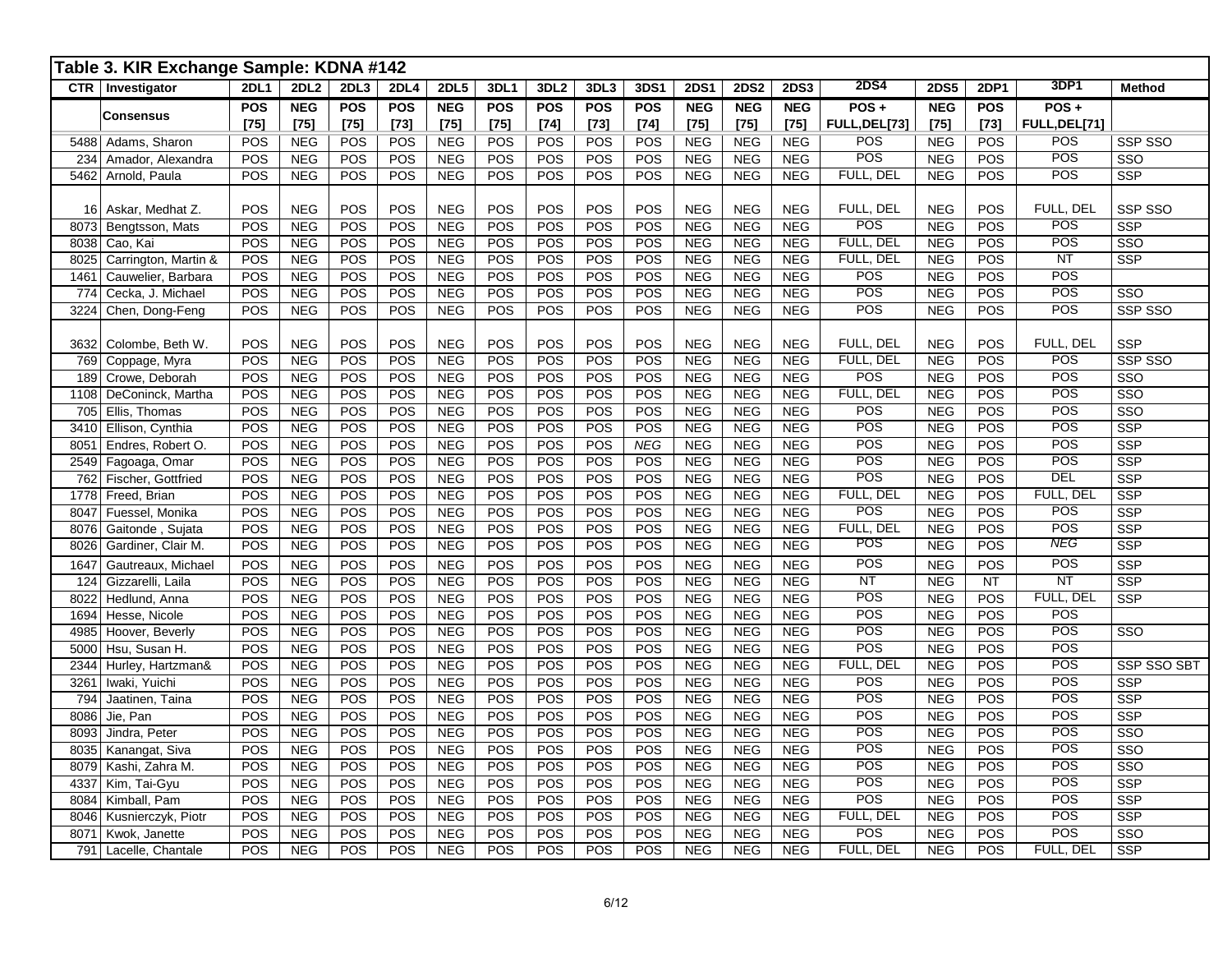|            | Table 3. KIR Exchange Sample: KDNA #142 |             |                  |                  |             |             |            |                  |           |            |             |             |             |                  |             |             |             |                         |
|------------|-----------------------------------------|-------------|------------------|------------------|-------------|-------------|------------|------------------|-----------|------------|-------------|-------------|-------------|------------------|-------------|-------------|-------------|-------------------------|
| <b>CTR</b> | Investigator                            | <b>2DL1</b> | 2DL <sub>2</sub> | 2DL3             | <b>2DL4</b> | <b>2DL5</b> | 3DL1       | 3DL <sub>2</sub> | 3DL3      | 3DS1       | <b>2DS1</b> | <b>2DS2</b> | <b>2DS3</b> | <b>2DS4</b>      | <b>2DS5</b> | <b>2DP1</b> | 3DP1        | <b>Method</b>           |
| 278        | Lee, Jar-How                            | POS         | <b>NEG</b>       | POS              | POS         | <b>NEG</b>  | POS        | POS              | POS       | POS        | <b>NEG</b>  | <b>NEG</b>  | <b>NEG</b>  | <b>POS</b>       | <b>NEG</b>  | POS         | <b>POS</b>  | SSO                     |
| 8088       | Liu, Cong                               | POS         | NEG              | POS              | POS         | <b>NEG</b>  | POS        | POS              | POS       | POS        | NEG         | NEG         | NEG         | <b>POS</b>       | <b>NEG</b>  | POS         | <b>POS</b>  | <b>SSP</b>              |
| 8069       | Maha, George                            | POS         | <b>NEG</b>       | POS              | POS         | <b>NEG</b>  | POS        | POS              | POS       | POS        | <b>NEG</b>  | <b>NEG</b>  | <b>NEG</b>  | FULL, DEL        | <b>NEG</b>  | POS         | FULL, DEL   | <b>SSP</b>              |
| 8067       | Marino, Susana R.                       | POS         | <b>NEG</b>       | POS              | POS         | <b>NEG</b>  | POS        | POS              | POS       | POS        | <b>NEG</b>  | <b>NEG</b>  | <b>NEG</b>  | <b>POS</b>       | <b>NEG</b>  | POS         | POS         | SSP SSO                 |
|            |                                         |             |                  |                  |             |             |            |                  |           |            |             |             |             | $*001, *003/$    |             |             |             |                         |
|            |                                         |             |                  |                  |             |             |            |                  |           |            |             |             |             | *004/ *006/      |             |             | *001/ *002/ |                         |
|            | 5142 Marsh, Steven                      | POS         | <b>NEG</b>       | POS              | POS         | <b>NEG</b>  | <b>POS</b> | POS              | POS       | <b>POS</b> | <b>NEG</b>  | <b>NEG</b>  | <b>NEG</b>  | $*007$           | <b>NEG</b>  | POS         | *004,*003   | <b>SSP</b>              |
| 8092       | Morris, Gerald                          | POS         | <b>NEG</b>       | <b>POS</b>       | POS         | <b>NEG</b>  | POS        | POS              | POS       | POS        | <b>NEG</b>  | <b>NEG</b>  | <b>NEG</b>  | POS              | <b>NEG</b>  | POS         | <b>POS</b>  | $\overline{\text{SSO}}$ |
| 8091       | Murphey, Cathi                          | POS         | NEG              | POS              | POS         | <b>NEG</b>  | POS        | POS              | POS       | POS        | <b>NEG</b>  | <b>NEG</b>  | <b>NEG</b>  | POS              | <b>NEG</b>  | POS         | POS         | <b>SSP</b>              |
| 733        | Mytilineos, Joannis                     | POS         | NEG              | POS              | POS         | <b>NEG</b>  | POS        | POS              | POS       | POS        | NEG         | NEG         | <b>NEG</b>  | FULL, DEL        | <b>NEG</b>  | POS         | <b>POS</b>  | <b>SSP</b>              |
| 5231       | Nelson, Karen                           | POS         | <b>NEG</b>       | POS              | POS         | <b>NEG</b>  | POS        | POS              | POS       | POS        | NEG         | <b>NEG</b>  | <b>NEG</b>  | POS              | <b>NEG</b>  | POS         | POS         | SSO                     |
| 8083       | Nikaein, Afzal                          | POS         | <b>NEG</b>       | POS              | POS         | <b>NEG</b>  | $*001$     | POS              | POS       | POS        | <b>NEG</b>  | <b>NEG</b>  | <b>NEG</b>  | POS              | <b>NEG</b>  | POS         | POS         | <b>SSP</b>              |
| 3966       | Permpikul, Vejbaesya                    | POS         | NEG              | POS              | POS         | <b>NEG</b>  | POS        | POS              | POS       | POS        | NEG         | <b>NEG</b>  | NEG         | POS              | <b>NEG</b>  | POS         | POS         | SSP SSO                 |
| 8030       | Poulton, Kay                            | POS         | <b>NEG</b>       | POS              | POS         | <b>NEG</b>  | POS        | POS              | POS       | POS        | <b>NEG</b>  | <b>NEG</b>  | <b>NEG</b>  | $\overline{POS}$ | <b>NEG</b>  | POS         | POS         | SSO                     |
| 8050       | Raja, Rajalingam                        | POS         | <b>NEG</b>       | POS              | POS         | <b>NEG</b>  | POS        | POS              | POS       | POS        | <b>NEG</b>  | <b>NEG</b>  | <b>NEG</b>  | FULL, DEL        | <b>NEG</b>  | POS         | FULL, DEL   | <b>SSP</b>              |
| 3753       | Reed, Elaine F.                         | <b>POS</b>  | <b>NEG</b>       | POS              | POS         | NEG         | POS        | POS              | POS       | POS        | NEG         | <b>NEG</b>  | <b>NEG</b>  | POS              | <b>NEG</b>  | POS         | <b>POS</b>  | SSP SSO                 |
| 3798       | Reinsmoen, Nancy L                      | POS         | <b>NEG</b>       | POS              | POS         | <b>NEG</b>  | POS        | POS              | POS       | POS        | <b>NEG</b>  | <b>NEG</b>  | <b>NEG</b>  | POS              | <b>NEG</b>  | POS         | POS         |                         |
| 8064       | Roberts, Chrissy H.                     | POS         | NEG              | POS              | POS         | NEG         | POS        | POS              | POS       | POS        | NEG         | <b>NEG</b>  | <b>NEG</b>  | FULL, DEL        | <b>NEG</b>  | POS         | POS         | <b>SSP</b>              |
| 8090       | Rossi, Angela                           | POS         | NEG              | POS              | POS         | NEG         | POS        | POS              | POS       | POS        | NEG         | <b>NEG</b>  | <b>NEG</b>  | POS              | <b>NEG</b>  | POS         | POS         | SSP SSO                 |
| 8060       | Rost, Klein &                           | POS         | NEG              | $\overline{POS}$ | POS         | <b>NEG</b>  | POS        | POS              | POS       | POS        | <b>NEG</b>  | <b>NEG</b>  | <b>NEG</b>  | POS              | <b>NEG</b>  | POS         | <b>POS</b>  | $\overline{\text{SSO}}$ |
| 8039       | Scalf, Carolynn                         | POS         | <b>NEG</b>       | POS              | POS         | <b>NEG</b>  | <b>POS</b> | POS              | POS       | POS        | <b>NEG</b>  | <b>NEG</b>  | <b>NEG</b>  | POS              | <b>NEG</b>  | POS         | POS         | $\overline{\text{SSO}}$ |
| 4251       | Schiller, Jennifer                      | POS         | <b>NEG</b>       | POS              | POS         | <b>NEG</b>  | POS        | POS              | POS       | POS        | <b>NEG</b>  | <b>NEG</b>  | <b>NEG</b>  | POS              | <b>NEG</b>  | POS         | POS         | SSO                     |
| 1426       | Senitzer, David                         | POS         | <b>NEG</b>       | POS              | POS         | <b>NEG</b>  | *01502     | POS              | POS       | POS        | NEG         | NEG         | <b>NEG</b>  | FULL, DEL        | <b>NEG</b>  | POS         | $*003$      | <b>SSP</b>              |
| 8085       | Shalini, Pereira                        | POS         | <b>NEG</b>       | POS              | POS         | <b>NEG</b>  | POS        | POS              | POS       | POS        | <b>NEG</b>  | <b>NEG</b>  | <b>NEG</b>  | <b>POS</b>       | <b>NEG</b>  | POS         | POS         | <b>SBT</b>              |
| 8077       | Shanahan, Thomas C                      | POS         | <b>NEG</b>       | POS              | POS         | <b>NEG</b>  | POS        | POS              | POS       | POS        | <b>NEG</b>  | <b>NEG</b>  | <b>NEG</b>  | <b>POS</b>       | <b>NEG</b>  | POS         | POS         | <b>SSP</b>              |
| 702        | Spannagl, Michael                       | POS         | <b>NEG</b>       | POS              | POS         | NEG         | POS        | POS              | POS       | POS        | NEG         | <b>NEG</b>  | <b>NEG</b>  | POS              | <b>NEG</b>  | POS         | <b>POS</b>  |                         |
| 2518       | Tambur, Anat                            | POS         | <b>NEG</b>       | POS              | POS         | <b>NEG</b>  | POS        | POS              | POS       | POS        | <b>NEG</b>  | <b>NEG</b>  | <b>NEG</b>  | <b>FULL</b>      | <b>NEG</b>  | POS         | POS         | SSO                     |
| 3808       | Thornton, Alycia                        | POS         | NEG              | POS              | POS         | NEG         | POS        | POS              | POS       | POS        | NEG         | <b>NEG</b>  | <b>NEG</b>  | FULL, DEL        | <b>NEG</b>  | POS         | FULL, DEL   | <b>SSP</b>              |
| 5451       | Tilanus, Marcel G.J.                    | POS         | <b>NEG</b>       | POS              | POS         | <b>NEG</b>  | POS        | POS              | POS       | POS        | NEG         | <b>NEG</b>  | <b>NEG</b>  | <b>POS</b>       | <b>NEG</b>  | POS         | <b>POS</b>  | SSO                     |
| 8024       | Trowsdale, John                         | POS         | <b>NEG</b>       | POS              | <b>NT</b>   | <b>NEG</b>  | POS        | <b>NT</b>        | <b>NT</b> | POS        | <b>NEG</b>  | <b>NEG</b>  | <b>NEG</b>  | WT/DEL           | <b>NEG</b>  | POS         | FULL, DEL   | <b>SSP</b>              |
| 8053       | Tyan, Fernandez-Vina                    | POS         | <b>NEG</b>       | POS              | POS         | <b>NEG</b>  | POS        | POS              | POS       | POS        | <b>NEG</b>  | <b>NEG</b>  | <b>NEG</b>  | POS              | <b>NEG</b>  | POS         | POS         | SSP SSO                 |
| 8028       | Uhrberg, Markus                         | POS         | <b>NEG</b>       | POS              | NT          | <b>NEG</b>  | POS        | POS              | NT        | POS        | <b>NEG</b>  | <b>NEG</b>  | <b>NEG</b>  | POS              | <b>NEG</b>  | NT          | <b>NT</b>   | <b>SSP</b>              |
| 8023       | Vilches, Carlos                         | POS         | <b>NEG</b>       | POS              | POS         | <b>NEG</b>  | POS        | POS              | POS       | POS        | <b>NEG</b>  | <b>NEG</b>  | <b>NEG</b>  | FULL, DEL        | <b>NEG</b>  | POS         | FULL, DEL   | <b>SSP</b>              |
| 5282       | Yu, Neng                                | POS         | NEG              | POS              | POS         | <b>NEG</b>  | POS        | POS              | POS       | POS        | NEG         | NEG         | <b>NEG</b>  | POS              | <b>NEG</b>  | POS         | <b>POS</b>  | <b>SSP</b>              |
| 1466       | Yu. Nena                                | POS         | <b>NEG</b>       | POS              | POS         | <b>NEG</b>  | POS        | POS              | POS       | POS        | NEG         | <b>NEG</b>  | <b>NEG</b>  | <b>POS</b>       | <b>NEG</b>  | POS         | <b>POS</b>  | <b>SSP</b>              |
|            | 713 Zachary, Andrea                     | POS         | <b>NEG</b>       | POS              | POS         | <b>NEG</b>  | POS        | POS              | POS       | POS        | <b>NEG</b>  | <b>NEG</b>  | <b>NEG</b>  | POS              | <b>NEG</b>  | POS         | <b>POS</b>  | SSO                     |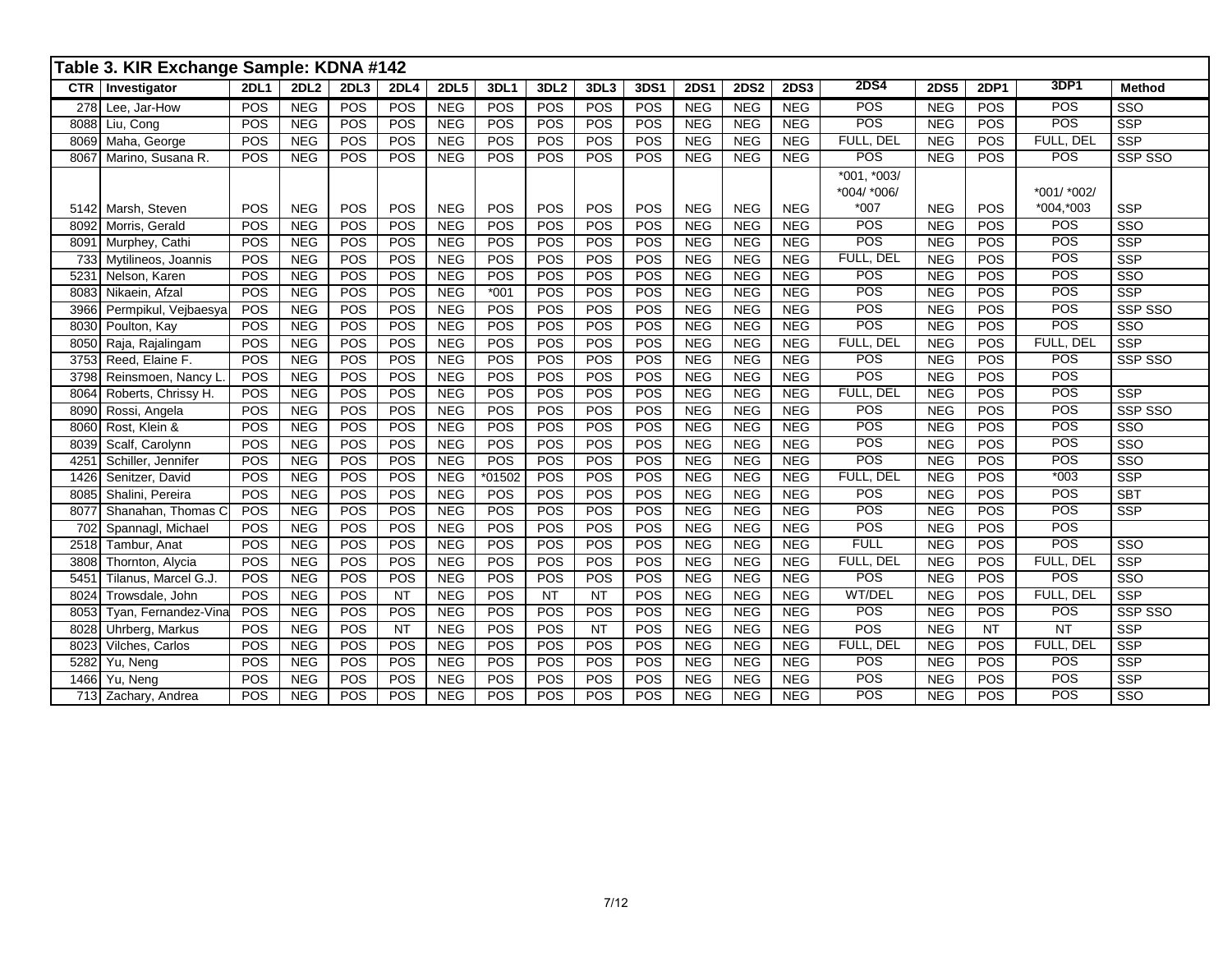|              | Table 4. KIR Exchange Sample: KDNA #143 |                      |                          |                      |                      |                          |                      |                      |                      |                          |                          |                      |                          |                          |                      |                      |                        |                                       |
|--------------|-----------------------------------------|----------------------|--------------------------|----------------------|----------------------|--------------------------|----------------------|----------------------|----------------------|--------------------------|--------------------------|----------------------|--------------------------|--------------------------|----------------------|----------------------|------------------------|---------------------------------------|
|              | <b>CTR</b>   Investigator               | <b>2DL1</b>          | <b>2DL2</b>              | <b>2DL3</b>          | <b>2DL4</b>          | <b>2DL5</b>              | 3DL1                 | 3DL <sub>2</sub>     | 3DL3                 | 3DS1                     | <b>2DS1</b>              | <b>2DS2</b>          | <b>2DS3</b>              | <b>2DS4</b>              | <b>2DS5</b>          | <b>2DP1</b>          | 3DP1                   | Method                                |
|              | <b>Consensus</b>                        | <b>POS</b><br>$[75]$ | <b>NEG</b><br>$[75]$     | <b>POS</b><br>$[75]$ | <b>POS</b><br>$[73]$ | <b>NEG</b><br>$[75]$     | <b>POS</b><br>$[74]$ | <b>POS</b><br>$[74]$ | <b>POS</b><br>$[73]$ | <b>NEG</b><br>$[75]$     | <b>NEG</b><br>$[75]$     | <b>NEG</b><br>$[75]$ | <b>NEG</b><br>$[75]$     | $POS +$<br>FULL, DEL[73] | <b>NEG</b><br>$[75]$ | <b>POS</b><br>$[73]$ | POS+<br><b>DEL[71]</b> |                                       |
|              | 5488 Adams, Sharon                      | POS                  | <b>NEG</b>               | POS                  | POS                  | <b>NEG</b>               | POS                  | POS                  | POS                  | <b>NEG</b>               | <b>NEG</b>               | <b>NEG</b>           | <b>NEG</b>               | POS                      | <b>NEG</b>           | POS                  | POS                    | SSP SSO                               |
|              | 234 Amador, Alexandra                   | POS                  | <b>NEG</b>               | POS                  | POS                  | <b>NEG</b>               | POS                  | POS                  | POS                  | <b>NEG</b>               | <b>NEG</b>               | NEG                  | <b>NEG</b>               | <b>POS</b>               | <b>NEG</b>           | POS                  | POS                    | SSO                                   |
|              |                                         |                      |                          |                      |                      |                          |                      |                      |                      |                          |                          |                      |                          |                          |                      |                      |                        |                                       |
|              | 5462 Arnold, Paula                      | POS                  | <b>NEG</b>               | POS                  | POS                  | <b>NEG</b>               | POS                  | POS                  | POS                  | $NEG$                    | <b>NEG</b>               | <b>NEG</b>           | <b>NEG</b>               | FULL, DEL                | <b>NEG</b>           | POS                  | POS                    | <b>SSP</b>                            |
|              |                                         |                      |                          |                      |                      |                          |                      |                      |                      |                          |                          |                      |                          |                          |                      |                      |                        |                                       |
|              | 16 Askar, Medhat Z.                     | POS                  | <b>NEG</b>               | POS                  | POS                  | <b>NEG</b>               | POS                  | POS                  | POS                  | <b>NEG</b>               | <b>NEG</b>               | <b>NEG</b>           | <b>NEG</b>               | FULL, DEL                | <b>NEG</b>           | POS                  | <b>DEL</b>             | <b>SSP SSO</b>                        |
| 8073         | Bengtsson, Mats                         | POS                  | <b>NEG</b>               | POS                  | POS                  | <b>NEG</b>               | POS                  | POS                  | POS                  | NEG                      | NEG                      | <b>NEG</b>           | <b>NEG</b>               | <b>POS</b>               | <b>NEG</b>           | POS                  | POS                    | <b>SSP</b>                            |
|              | 8038 Cao, Kai                           | POS                  | <b>NEG</b>               | POS                  | POS                  | <b>NEG</b>               | POS                  | POS                  | POS                  | <b>NEG</b>               | <b>NEG</b>               | <b>NEG</b>           | <b>NEG</b>               | FULL, DEL                | <b>NEG</b>           | POS                  | POS                    | SSO                                   |
|              |                                         |                      |                          |                      |                      |                          |                      |                      |                      |                          |                          |                      |                          |                          |                      |                      |                        |                                       |
| 8025         | Carrington, Martin &                    | POS                  | <b>NEG</b>               | POS                  | POS                  | <b>NEG</b>               | POS                  | POS                  | POS                  | <b>NEG</b>               | <b>NEG</b>               | <b>NEG</b>           | <b>NEG</b>               | FULL, DEL                | <b>NEG</b>           | POS                  | <b>NT</b>              | <b>SSP</b>                            |
| 1461         | Cauwelier, Barbara                      | POS                  | <b>NEG</b>               | POS                  | POS                  | <b>NEG</b>               | POS                  | POS                  | POS                  | <b>NEG</b>               | <b>NEG</b>               | <b>NEG</b>           | <b>NEG</b>               | POS                      | <b>NEG</b>           | POS                  | <b>DEL</b>             |                                       |
| 774          | Cecka, J. Michael                       | POS                  | NEG                      | POS                  | POS                  | <b>NEG</b>               | POS                  | POS                  | POS                  | <b>NEG</b>               | <b>NEG</b>               | <b>NEG</b>           | <b>NEG</b>               | POS                      | <b>NEG</b>           | POS                  | POS                    | SSO                                   |
| 3224         | Chen, Dong-Feng                         | POS                  | <b>NEG</b>               | POS                  | POS                  | <b>NEG</b>               | POS                  | POS                  | <b>POS</b>           | <b>NEG</b>               | <b>NEG</b>               | <b>NEG</b>           | <b>NEG</b>               | POS                      | <b>NEG</b>           | POS                  | POS                    | SSP SSO                               |
|              |                                         |                      |                          |                      |                      |                          |                      |                      |                      |                          |                          |                      |                          |                          |                      |                      |                        |                                       |
|              | 3632 Colombe, Beth W.                   | POS                  | <b>NEG</b>               | POS                  | POS                  | <b>NEG</b>               | POS                  | POS                  | POS                  | <b>NEG</b>               | <b>NEG</b>               | <b>NEG</b>           | <b>NEG</b>               | FULL, DEL                | <b>NEG</b>           | POS                  | <b>DEL</b>             | <b>SSP</b>                            |
|              |                                         |                      |                          |                      |                      |                          |                      |                      |                      |                          |                          |                      |                          |                          |                      |                      |                        |                                       |
| 769          | Coppage, Myra                           | POS                  | <b>NEG</b>               | POS                  | POS                  | <b>NEG</b>               | POS                  | POS                  | POS                  | <b>NEG</b>               | <b>NEG</b>               | <b>NEG</b>           | <b>NEG</b>               | FULL, DEL                | <b>NEG</b>           | POS                  | POS                    | SSP SSO                               |
| 189          | Crowe, Deborah                          | POS                  | <b>NEG</b>               | POS                  | POS                  | <b>NEG</b>               | POS                  | POS                  | POS                  | NEG                      | <b>NEG</b>               | <b>NEG</b>           | <b>NEG</b>               | <b>POS</b>               | <b>NEG</b>           | POS                  | POS                    | SSO                                   |
| 1108         | DeConinck, Martha                       | POS                  | <b>NEG</b>               | POS                  | POS                  | <b>NEG</b>               | POS                  | POS                  | POS                  | <b>NEG</b>               | <b>NEG</b>               | <b>NEG</b>           | <b>NEG</b>               | FULL, DEL                | <b>NEG</b>           | POS                  | POS                    | SSO                                   |
| 705          | Ellis, Thomas                           | POS                  | <b>NEG</b>               | POS                  | POS                  | <b>NEG</b>               | POS                  | POS                  | POS                  | NEG                      | NEG                      | NEG                  | NEG                      | POS                      | NEG                  | POS                  | POS                    | $\overline{\text{SSO}}$               |
| 3410         | Ellison, Cynthia                        | POS                  | <b>NEG</b>               | POS                  | POS                  | NEG                      | POS                  | POS                  | POS                  | NEG                      | NEG                      | NEG                  | <b>NEG</b>               | POS                      | <b>NEG</b>           | POS                  | <b>DEL</b>             | $\overline{\text{SSP}}$               |
| 8051         | Endres, Robert O.                       | POS                  | <b>NEG</b>               | POS                  | POS                  | <b>NEG</b>               | POS                  | POS                  | POS                  | <b>NEG</b>               | <b>NEG</b>               | <b>NEG</b>           | <b>NEG</b>               | POS                      | <b>NEG</b>           | POS                  | POS                    | SSP                                   |
| 2549         | Fagoaga, Omar                           | POS                  | <b>NEG</b>               | POS                  | POS                  | <b>NEG</b>               | POS                  | POS                  | POS                  | <b>NEG</b>               | <b>NEG</b>               | <b>NEG</b>           | <b>NEG</b>               | POS                      | <b>NEG</b>           | POS                  | POS                    | <b>SSP</b>                            |
| 762          | Fischer, Gottfried                      | POS                  | <b>NEG</b>               | POS                  | POS<br>POS           | <b>NEG</b>               | POS                  | POS                  | POS<br>POS           | <b>NEG</b>               | <b>NEG</b>               | <b>NEG</b>           | <b>NEG</b>               | POS                      | <b>NEG</b>           | POS<br>POS           | POS<br><b>DEL</b>      | <b>SSP</b>                            |
| 1778<br>8047 | Freed, Brian                            | POS<br>POS           | NEG                      | POS<br>POS           |                      | NEG<br>NEG               | POS<br>POS           | POS<br>POS           | POS                  | NEG<br>NEG               | NEG<br>NEG               | NEG<br>NEG           | NEG<br>NEG               | FULL, DEL<br><b>POS</b>  | NEG<br>NEG           | POS                  | POS                    | <b>SSP</b><br>$\overline{\text{SSP}}$ |
| 8076         | Fuessel, Monika                         |                      | <b>NEG</b>               |                      | POS<br>POS           |                          | POS                  |                      |                      |                          |                          |                      |                          | FULL, DEL                |                      | POS                  | POS                    | <b>SSP</b>                            |
| 8026         | Gaitonde, Sujata<br>Gardiner, Clair M.  | POS<br>POS           | <b>NEG</b><br><b>NEG</b> | POS<br>POS           | POS                  | <b>NEG</b><br><b>NEG</b> | POS                  | POS<br>POS           | POS<br>POS           | <b>NEG</b><br><b>NEG</b> | <b>NEG</b><br><b>NEG</b> | <b>NEG</b><br>NEG    | <b>NEG</b><br><b>NEG</b> | POS                      | <b>NEG</b><br>NEG    | POS                  | <b>NEG</b>             | <b>SSP</b>                            |
| 1647         | Gautreaux, Michael                      | POS                  | <b>NEG</b>               | POS                  | POS                  | <b>NEG</b>               | POS                  | POS                  | POS                  | <b>NEG</b>               | <b>NEG</b>               | <b>NEG</b>           | <b>NEG</b>               | POS                      | <b>NEG</b>           | POS                  | POS                    | <b>SSP</b>                            |
| 124          | Gizzarelli, Laila                       | POS                  | NEG                      | POS                  | POS                  | NEG                      | POS                  | POS                  | POS                  | NEG                      | <b>NEG</b>               | NEG                  | <b>NEG</b>               | NT                       | <b>NEG</b>           | NT                   | <b>NT</b>              | SSP                                   |
| 8022         | Hedlund, Anna                           | POS                  | <b>NEG</b>               | POS                  | POS                  | <b>NEG</b>               | POS                  | POS                  | POS                  | <b>NEG</b>               | <b>NEG</b>               | <b>NEG</b>           | <b>NEG</b>               | <b>POS</b>               | NEG                  | POS                  | <b>DEL</b>             | $\overline{\text{SSP}}$               |
| 1694         | Hesse, Nicole                           | POS                  | <b>NEG</b>               | POS                  | POS                  | <b>NEG</b>               | POS                  | POS                  | POS                  | <b>NEG</b>               | <b>NEG</b>               | <b>NEG</b>           | <b>NEG</b>               | POS                      | <b>NEG</b>           | POS                  | <b>POS</b>             |                                       |
| 4985         | Hoover, Beverly                         | POS                  | <b>NEG</b>               | POS                  | POS                  | <b>NEG</b>               | POS                  | POS                  | POS                  | <b>NEG</b>               | <b>NEG</b>               | <b>NEG</b>           | <b>NEG</b>               | POS                      | <b>NEG</b>           | POS                  | POS                    | SSO                                   |
| 5000         | Hsu, Susan H.                           | POS                  | <b>NEG</b>               | POS                  | POS                  | <b>NEG</b>               | POS                  | POS                  | POS                  | <b>NEG</b>               | <b>NEG</b>               | <b>NEG</b>           | <b>NEG</b>               | POS                      | <b>NEG</b>           | POS                  | POS                    |                                       |
| 2344         | Hurley, Hartzman&                       | POS                  | <b>NEG</b>               | POS                  | POS                  | <b>NEG</b>               | POS                  | POS                  | POS                  | <b>NEG</b>               | <b>NEG</b>               | <b>NEG</b>           | <b>NEG</b>               | FULL, DEL                | <b>NEG</b>           | POS                  | POS                    | SSP SSO SBT                           |
| 3261         | Iwaki, Yuichi                           | POS                  | <b>NEG</b>               | POS                  | POS                  | <b>NEG</b>               | POS                  | POS                  | POS                  | <b>NEG</b>               | <b>NEG</b>               | <b>NEG</b>           | <b>NEG</b>               | POS                      | <b>NEG</b>           | POS                  | POS                    | <b>SSP</b>                            |
| 794          | Jaatinen, Taina                         | POS                  | <b>NEG</b>               | POS                  | POS                  | <b>NEG</b>               | POS                  | POS                  | POS                  | <b>NEG</b>               | <b>NEG</b>               | <b>NEG</b>           | <b>NEG</b>               | POS                      | <b>NEG</b>           | POS                  | POS                    | SSP                                   |
| 8086         | Jie, Pan                                | POS                  | <b>NEG</b>               | POS                  | POS                  | NEG                      | POS                  | POS                  | POS                  | <b>NEG</b>               | <b>NEG</b>               | <b>NEG</b>           | <b>NEG</b>               | POS                      | <b>NEG</b>           | POS                  | POS                    | <b>SSP</b>                            |
| 8093         | Jindra, Peter                           | POS                  | <b>NEG</b>               | POS                  | POS                  | <b>NEG</b>               | POS                  | POS                  | POS                  | <b>NEG</b>               | <b>NEG</b>               | <b>NEG</b>           | <b>NEG</b>               | POS                      | <b>NEG</b>           | POS                  | POS                    | SSO                                   |
| 8035         | Kanangat, Siva                          | POS                  | <b>NEG</b>               | POS                  | POS                  | <b>NEG</b>               | POS                  | POS                  | POS                  | <b>NEG</b>               | <b>NEG</b>               | <b>NEG</b>           | <b>NEG</b>               | POS                      | NEG                  | POS                  | POS                    | $\overline{\text{SSO}}$               |
| 8079         | Kashi, Zahra M.                         | POS                  | <b>NEG</b>               | POS                  | POS                  | <b>NEG</b>               | POS                  | POS                  | POS                  | <b>NEG</b>               | <b>NEG</b>               | <b>NEG</b>           | <b>NEG</b>               | POS                      | <b>NEG</b>           | POS                  | POS                    | $\overline{\text{SSO}}$               |
|              | 4337 Kim, Tai-Gyu                       | POS                  | NEG                      | POS                  | POS                  | <b>NEG</b>               | POS                  | POS                  | POS                  | <b>NEG</b>               | NEG                      | <b>NEG</b>           | <b>NEG</b>               | POS                      | <b>NEG</b>           | POS                  | POS                    | <b>SSP</b>                            |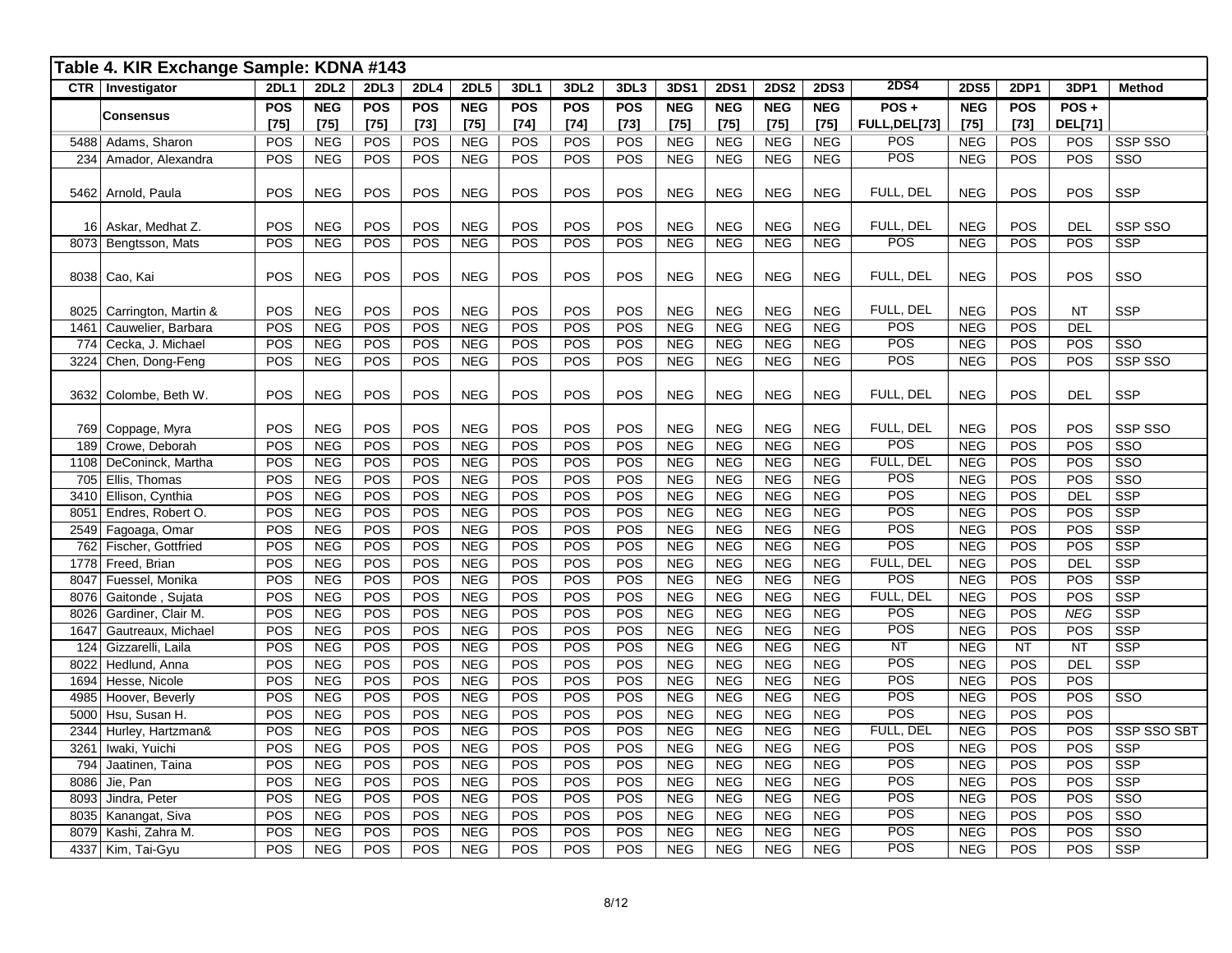|      | Table 4. KIR Exchange Sample: KDNA #143 |             |                  |            |             |             |            |                  |                  |            |             |             |             |                  |             |            |            |                         |
|------|-----------------------------------------|-------------|------------------|------------|-------------|-------------|------------|------------------|------------------|------------|-------------|-------------|-------------|------------------|-------------|------------|------------|-------------------------|
| CTR  | Investigator                            | <b>2DL1</b> | 2DL <sub>2</sub> | 2DL3       | <b>2DL4</b> | <b>2DL5</b> | 3DL1       | 3DL <sub>2</sub> | 3DL3             | 3DS1       | <b>2DS1</b> | <b>2DS2</b> | <b>2DS3</b> | <b>2DS4</b>      | <b>2DS5</b> | 2DP1       | 3DP1       | <b>Method</b>           |
| 8084 | Kimball, Pam                            | POS         | <b>NEG</b>       | <b>POS</b> | POS         | <b>NEG</b>  | <b>POS</b> | POS              | POS              | <b>NEG</b> | <b>NEG</b>  | <b>NEG</b>  | <b>NEG</b>  | <b>POS</b>       | <b>NEG</b>  | POS        | POS        | <b>SSP</b>              |
| 8046 | Kusnierczyk, Piotr                      | POS         | <b>NEG</b>       | POS        | POS         | NEG         | POS        | POS              | POS              | NEG        | <b>NEG</b>  | <b>NEG</b>  | <b>NEG</b>  | FULL, DEL        | NEG         | POS        | POS        | $\overline{\text{SSP}}$ |
| 8071 | Kwok, Janette                           | POS         | NEG              | <b>POS</b> | POS         | <b>NEG</b>  | POS        | POS              | POS              | NEG        | NEG         | NEG         | NEG         | <b>POS</b>       | <b>NEG</b>  | POS        | <b>POS</b> | $\overline{\text{SSO}}$ |
| 791  | Lacelle, Chantale                       | POS         | <b>NEG</b>       | POS        | POS         | <b>NEG</b>  | POS        | POS              | POS              | <b>NEG</b> | <b>NEG</b>  | <b>NEG</b>  | <b>NEG</b>  | FULL, DEL        | <b>NEG</b>  | POS        | DEL        | <b>SSP</b>              |
| 278  | Lee, Jar-How                            | POS         | <b>NEG</b>       | POS        | POS         | NEG         | POS        | POS              | POS              | <b>NEG</b> | <b>NEG</b>  | NEG         | <b>NEG</b>  | POS              | NEG         | POS        | POS        | SSO                     |
| 8088 | Liu, Cong                               | POS         | NEG              | POS        | POS         | NEG         | POS        | POS              | POS              | NEG        | NEG         | NEG         | NEG         | POS              | NEG         | POS        | POS        | $\overline{\text{SSP}}$ |
| 8069 | Maha, George                            | POS         | NEG              | POS        | POS         | NEG         | POS        | POS              | $\overline{POS}$ | NEG        | NEG         | <b>NEG</b>  | <b>NEG</b>  | FULL, DEL        | <b>NEG</b>  | POS        | DEL        | $\overline{\text{SSP}}$ |
| 8067 | Marino, Susana R.                       | POS         | NEG              | POS        | POS         | NEG         | POS        | POS              | POS              | NEG        | NEG         | NEG         | NEG         | POS              | NEG         | <b>POS</b> | POS        | SSP SSO                 |
|      |                                         |             |                  |            |             |             |            |                  |                  |            |             |             |             |                  |             |            |            |                         |
|      |                                         |             |                  |            |             |             |            |                  |                  |            |             |             |             | $*001$ , $*003/$ |             |            |            |                         |
|      | 5142 Marsh, Steven                      | POS         | <b>NEG</b>       | POS        | POS         | <b>NEG</b>  | POS        | POS              | POS              | <b>NEG</b> | <b>NEG</b>  | <b>NEG</b>  | <b>NEG</b>  | *004/ *006/ *007 | <b>NEG</b>  | POS        | $*003$     | <b>SSP</b>              |
| 8092 | Morris, Gerald                          | POS         | <b>NEG</b>       | POS        | POS         | <b>NEG</b>  | POS        | POS              | POS              | <b>NEG</b> | <b>NEG</b>  | <b>NEG</b>  | <b>NEG</b>  | <b>POS</b>       | <b>NEG</b>  | POS        | POS        | SSO                     |
| 8091 | Murphey, Cathi                          | POS         | NEG              | POS        | POS         | NEG         | POS        | POS              | POS              | NEG        | <b>NEG</b>  | <b>NEG</b>  | NEG         | POS              | NEG         | POS        | POS        | <b>SSP</b>              |
| 733  | Mytilineos, Joannis                     | POS         | NEG              | POS        | POS         | NEG         | POS        | POS              | POS              | NEG        | NEG         | NEG         | NEG         | FULL, DEL        | NEG         | POS        | POS        | $\overline{\text{SSP}}$ |
| 5231 | Nelson, Karen                           | POS         | <b>NEG</b>       | POS        | POS         | NEG         | POS        | POS              | POS              | <b>NEG</b> | <b>NEG</b>  | NEG         | NEG         | POS              | NEG         | POS        | POS        | $\overline{\text{SSO}}$ |
| 8083 | Nikaein, Afzal                          | POS         | <b>NEG</b>       | POS        | POS         | NEG         | POS        | POS              | POS              | NEG        | NEG         | NEG         | <b>NEG</b>  | POS              | NEG         | POS        | $*003$     | SSP                     |
| 3966 | Permpikul, Vejbaesya &                  | POS         | <b>NEG</b>       | POS        | POS         | <b>NEG</b>  | POS        | POS              | POS              | <b>NEG</b> | <b>NEG</b>  | <b>NEG</b>  | <b>NEG</b>  | POS              | <b>NEG</b>  | POS        | POS        | SSP SSO                 |
| 8030 | Poulton, Kay                            | POS         | NEG              | POS        | POS         | NEG         | POS        | POS              | POS              | NEG        | NEG         | NEG         | NEG         | POS              | <b>NEG</b>  | POS        | POS        | SSO                     |
| 8050 | Raja, Rajalingam                        | POS         | NEG              | POS        | POS         | NEG         | POS        | POS              | POS              | NEG        | <b>NEG</b>  | NEG         | NEG         | FULL, DEL        | NEG         | POS        | <b>DEL</b> | $\overline{\text{SSP}}$ |
| 3753 | Reed, Elaine F.                         | POS         | NEG              | POS        | POS         | NEG         | POS        | POS              | POS              | NEG        | NEG         | NEG         | NEG         | POS              | NEG         | POS        | POS        | SSP SSO                 |
| 3798 | Reinsmoen, Nancy L.                     | POS         | <b>NEG</b>       | POS        | POS         | NEG         | POS        | POS              | POS              | NEG        | NEG         | NEG         | NEG         | POS              | NEG         | POS        | POS        |                         |
| 8064 | Roberts, Chrissy H.                     | POS         | <b>NEG</b>       | POS        | POS         | <b>NEG</b>  | POS        | POS              | POS              | <b>NEG</b> | <b>NEG</b>  | <b>NEG</b>  | <b>NEG</b>  | FULL, DEL        | <b>NEG</b>  | POS        | POS        | <b>SSP</b>              |
| 8090 | Rossi, Angela                           | POS         | NEG              | POS        | POS         | <b>NEG</b>  | POS        | POS              | POS              | NEG        | <b>NEG</b>  | NEG         | <b>NEG</b>  | POS              | NEG         | POS        | POS        | SSP SSO                 |
| 8060 | Rost, Klein &                           | POS         | <b>NEG</b>       | POS        | POS         | NEG         | POS        | POS              | POS              | NEG        | NEG         | NEG         | <b>NEG</b>  | POS              | NEG         | POS        | POS        | SSO                     |
| 8039 | Scalf, Carolynn                         | POS         | NEG              | POS        | POS         | NEG         | POS        | POS              | POS              | NEG        | NEG         | NEG         | NEG         | <b>POS</b>       | <b>NEG</b>  | POS        | POS        | $\overline{\text{SSO}}$ |
| 4251 | Schiller, Jennifer                      | POS         | <b>NEG</b>       | POS        | <b>POS</b>  | <b>NEG</b>  | POS        | POS              | POS              | <b>NEG</b> | <b>NEG</b>  | <b>NEG</b>  | <b>NEG</b>  | POS              | <b>NEG</b>  | POS        | POS        | $\overline{\text{SSO}}$ |
|      |                                         |             |                  |            |             |             | $*004,$    |                  |                  |            |             |             |             |                  |             |            |            |                         |
| 1426 | Senitzer, David                         | POS         | <b>NEG</b>       | POS        | POS         | <b>NEG</b>  | *01502     | POS              | POS              | <b>NEG</b> | <b>NEG</b>  | <b>NEG</b>  | <b>NEG</b>  | FULL, DEL        | <b>NEG</b>  | POS        | $*003$     | SSP                     |
| 8085 | Shalini, Pereira                        | POS         | <b>NEG</b>       | POS        | POS         | <b>NEG</b>  | POS        | POS              | POS              | <b>NEG</b> | <b>NEG</b>  | <b>NEG</b>  | <b>NEG</b>  | POS              | <b>NEG</b>  | POS        | POS        | <b>SBT</b>              |
| 8077 | Shanahan, Thomas C.                     | POS         | NEG              | POS        | POS         | NEG         | POS        | POS              | POS              | NEG        | NEG         | NEG         | NEG         | POS              | <b>NEG</b>  | POS        | POS        | SSP                     |
| 702  | Spannagl, Michael                       | POS         | NEG              | POS        | POS         | <b>NEG</b>  | POS        | POS              | POS              | NEG        | NEG         | NEG         | NEG         | $\overline{POS}$ | NEG         | POS        | POS        |                         |
| 2518 | Tambur, Anat                            | POS         | <b>NEG</b>       | POS        | POS         | NEG         | POS        | POS              | POS              | NEG        | NEG         | NEG         | NEG         | <b>FULL</b>      | <b>NEG</b>  | POS        | POS        | SSO                     |
| 3808 | Thornton, Alycia                        | POS         | <b>NEG</b>       | POS        | POS         | <b>NEG</b>  | POS        | POS              | POS              | <b>NEG</b> | <b>NEG</b>  | <b>NEG</b>  | <b>NEG</b>  | FULL, DEL        | <b>NEG</b>  | POS        | <b>DEL</b> | <b>SSP</b>              |
| 5451 | Tilanus, Marcel G.J.                    | POS         | <b>NEG</b>       | POS        | POS         | <b>NEG</b>  | POS        | POS              | POS              | <b>NEG</b> | <b>NEG</b>  | <b>NEG</b>  | <b>NEG</b>  | <b>POS</b>       | <b>NEG</b>  | POS        | POS        | SSO                     |
| 8024 | Trowsdale, John                         | POS         | <b>NEG</b>       | POS        | <b>NT</b>   | <b>NEG</b>  | POS        | NT               | NT               | <b>NEG</b> | <b>NEG</b>  | <b>NEG</b>  | <b>NEG</b>  | WT/DEL           | <b>NEG</b>  | POS        | <b>DEL</b> | <b>SSP</b>              |
| 8053 | Tyan, Fernandez-Vina &                  | POS         | NEG              | POS        | POS         | NEG         | POS        | POS              | <b>POS</b>       | NEG        | NEG         | NEG         | NEG         | POS              | NEG         | POS        | DEL        | SSP SSO                 |
| 8028 | Uhrberg, Markus                         | POS         | <b>NEG</b>       | POS        | <b>NT</b>   | <b>NEG</b>  | POS        | POS              | <b>NT</b>        | <b>NEG</b> | <b>NEG</b>  | NEG         | NEG         | POS              | <b>NEG</b>  | <b>NT</b>  | <b>NT</b>  | <b>SSP</b>              |
| 8023 | Vilches, Carlos                         | POS         | NEG              | POS        | POS         | <b>NEG</b>  | <b>POS</b> | POS              | POS              | NEG        | NEG         | <b>NEG</b>  | NEG         | FULL, DEL        | <b>NEG</b>  | POS        | <b>DEL</b> | <b>SSP</b>              |
| 5282 | Yu, Neng                                | POS         | <b>NEG</b>       | POS        | POS         | <b>NEG</b>  | POS        | POS              | POS              | <b>NEG</b> | <b>NEG</b>  | <b>NEG</b>  | <b>NEG</b>  | <b>POS</b>       | <b>NEG</b>  | POS        | POS        | <b>SSP</b>              |
| 1466 | $\overline{Yu}$ , Neng                  | POS         | NEG              | POS        | POS         | NEG         | POS        | POS              | POS              | NEG        | NEG         | NEG         | NEG         | POS              | NEG         | POS        | POS        | $\overline{\text{SSP}}$ |
| 713  | Zachary, Andrea                         | POS         | <b>NEG</b>       | POS        | POS         | NEG         | POS        | POS              | <b>POS</b>       | NEG        | NEG         | <b>NEG</b>  | NEG         | POS              | NEG         | POS        | POS        | $\overline{\text{SSO}}$ |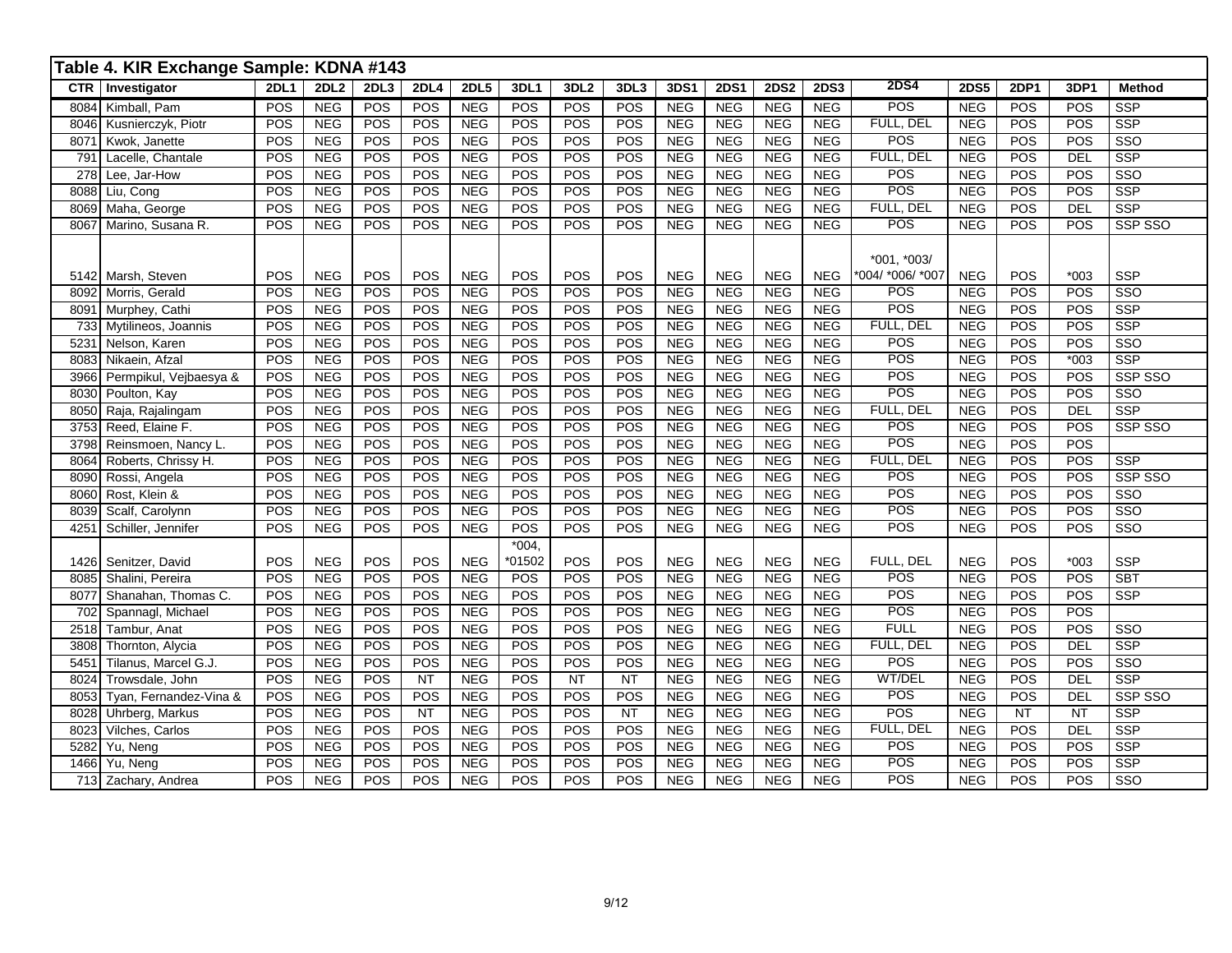|            | Table 5. KIR Exchange Sample: KDNA #144 |                      |                      |                      |                      |                     |                      |                      |                      |               |                 |                      |                      |                         |                      |                      |                           |                         |
|------------|-----------------------------------------|----------------------|----------------------|----------------------|----------------------|---------------------|----------------------|----------------------|----------------------|---------------|-----------------|----------------------|----------------------|-------------------------|----------------------|----------------------|---------------------------|-------------------------|
| <b>CTR</b> | Investigator                            | <b>2DL1</b>          | <b>2DL2</b>          | 2DL3                 | <b>2DL4</b>          | <b>2DL5</b>         | 3DL1                 | 3DL <sub>2</sub>     | 3DL3                 | 3DS1          | <b>2DS1</b>     | <b>2DS2</b>          | <b>2DS3</b>          | <b>2DS4</b>             | <b>2DS5</b>          | <b>2DP1</b>          | 3DP1                      | <b>Method</b>           |
|            | Consensus                               | <b>POS</b><br>$[75]$ | <b>NEG</b><br>$[75]$ | <b>POS</b><br>$[75]$ | <b>POS</b><br>$[73]$ | POS +<br>A [75]     | <b>POS</b><br>$[75]$ | <b>POS</b><br>$[74]$ | <b>POS</b><br>$[73]$ | POS<br>$[74]$ | <b>POS [75]</b> | <b>NEG</b><br>$[75]$ | <b>NEG</b><br>$[74]$ | POS+<br><b>FULL[74]</b> | <b>POS</b><br>$[74]$ | <b>POS</b><br>$[73]$ | $POS +$<br><b>DEL[71]</b> |                         |
| 5488       | Adams, Sharon                           | POS                  | <b>NEG</b>           | <b>POS</b>           | POS                  | Α                   | POS                  | POS                  | POS                  | POS           | POS             | <b>NEG</b>           | <b>NEG</b>           | POS                     | POS                  | POS                  | POS                       | <b>SSP SSO</b>          |
| 234        | Amador, Alexandra                       | POS                  | <b>NEG</b>           | POS                  | POS                  | POS                 | POS                  | POS                  | POS                  | POS           | POS             | <b>NEG</b>           | <b>NEG</b>           | POS                     | POS                  | POS                  | $\overline{POS}$          | SSO                     |
|            |                                         |                      |                      |                      |                      |                     |                      |                      |                      |               | $*002-$         |                      |                      |                         |                      |                      |                           |                         |
|            | 5462 Arnold, Paula                      | POS                  | <b>NEG</b>           | <b>POS</b>           | POS                  | Α                   | POS                  | POS                  | POS                  | POS           | $*008$          | <b>NEG</b>           | <b>NEG</b>           | <b>FULL</b>             | POS                  | POS                  | POS                       | <b>SSP</b>              |
| 16         | Askar, Medhat Z.                        | POS                  | <b>NEG</b>           | POS                  | POS                  | A                   | POS                  | POS                  | POS                  | POS           | POS             | <b>NEG</b>           | <b>NEG</b>           | <b>FULL</b>             | POS                  | POS                  | <b>DEL</b>                | SSP SSO                 |
| 8073       | Bengtsson, Mats                         | POS                  | <b>NEG</b>           | POS                  | POS                  | POS                 | POS                  | POS                  | POS                  | POS           | POS             | <b>NEG</b>           | <b>NEG</b>           | POS                     | POS                  | POS                  | POS                       | <b>SSP</b>              |
| 8038       | Cao, Kai                                | POS                  | <b>NEG</b>           | POS                  | POS                  | POS                 | POS                  | POS                  | POS                  | POS           | POS             | <b>NEG</b>           | <b>NEG</b>           | <b>FULL</b>             | POS                  | POS                  | POS                       | SSO                     |
| 8025       | Carrington, Martin &                    | POS                  | <b>NEG</b>           | <b>POS</b>           | POS                  | POS                 | POS                  | POS                  | POS                  | POS           | POS             | <b>NEG</b>           | <b>NEG</b>           | <b>FULL</b>             | POS                  | POS                  | <b>NT</b>                 | <b>SSP</b>              |
| 1461       | Cauwelier, Barbara                      | POS                  | <b>NEG</b>           | <b>POS</b>           | POS                  | A                   | POS                  | POS                  | POS                  | POS           | POS             | <b>NEG</b>           | <b>NEG</b>           | <b>FULL</b>             | POS                  | POS                  | DEL                       |                         |
| 774        | Cecka, J. Michael                       | POS                  | <b>NEG</b>           | <b>POS</b>           | POS                  | POS                 | POS                  | POS                  | POS                  | POS           | POS             | <b>NEG</b>           | <b>NEG</b>           | POS                     | POS                  | POS                  | POS                       | SSO                     |
| 3224       | Chen, Dong-Feng                         | POS                  | <b>NEG</b>           | POS                  | POS                  | POS                 | POS                  | POS                  | POS                  | POS           | POS             | <b>NEG</b>           | <b>NEG</b>           | POS                     | POS                  | POS                  | POS                       | <b>SSP SSO</b>          |
| 3632       | Colombe, Beth W.                        | POS                  | <b>NEG</b>           | POS                  | POS                  | A                   | POS                  | POS                  | POS                  | POS           | POS             | <b>NEG</b>           | <b>NEG</b>           | <b>FULL</b>             | POS                  | POS                  | DEL                       | <b>SSP</b>              |
| 769        | Coppage, Myra                           | POS                  | NEG                  | <b>POS</b>           | POS                  | $\mathsf{A}$        | POS                  | POS                  | POS                  | POS           | POS             | <b>NEG</b>           | <b>NEG</b>           | <b>FULL</b>             | POS                  | POS                  | POS                       | SSP SSO                 |
| 189        | Crowe, Deborah                          | POS                  | <b>NEG</b>           | POS                  | POS                  | POS                 | POS                  | POS                  | POS                  | POS           | POS             | <b>NEG</b>           | <b>NEG</b>           | POS                     | POS                  | POS                  | POS                       | SSO                     |
| 1108       | DeConinck, Martha                       | POS                  | NEG                  | <b>POS</b>           | POS                  | POS                 | POS                  | POS                  | POS                  | POS           | POS             | <b>NEG</b>           | <b>NEG</b>           | <b>FULL</b>             | POS                  | POS                  | POS                       | SSO                     |
| 705        | Ellis, Thomas                           | POS                  | <b>NEG</b>           | POS                  | POS                  | POS                 | POS                  | POS                  | POS                  | POS           | POS             | <b>NEG</b>           | <b>NEG</b>           | POS                     | POS                  | POS                  | POS                       | SSO                     |
| 3410       | Ellison, Cynthia                        | POS                  | <b>NEG</b>           | POS                  | POS                  | A                   | POS                  | POS                  | POS                  | POS           | POS             | <b>NEG</b>           | <b>NEG</b>           | <b>FULL</b>             | POS                  | POS                  | <b>DEL</b>                | <b>SSP</b>              |
| 8051       | Endres, Robert O                        | POS                  | <b>NEG</b>           | POS                  | POS                  | POS                 | POS                  | POS                  | POS                  | POS           | POS             | <b>NEG</b>           | <b>NEG</b>           | POS                     | POS                  | POS                  | POS                       | <b>SSP</b>              |
| 2549       | Fagoaga, Omar                           | POS                  | <b>NEG</b>           | POS                  | POS                  | POS                 | POS                  | POS                  | POS                  | POS           | POS             | <b>NEG</b>           | <b>NEG</b>           | POS                     | POS                  | POS                  | POS                       | <b>SSP</b>              |
| 762        | Fischer, Gottfried                      | POS                  | NEG                  | POS                  | POS                  | Α                   | POS                  | POS                  | POS                  | POS           | POS             | <b>NEG</b>           | <b>NT</b>            | <b>FULL</b>             | POS                  | POS                  | DEL                       | <b>SSP</b>              |
| 1778       | Freed, Brian                            | POS                  | <b>NEG</b>           | POS                  | POS                  | A                   | POS                  | POS                  | POS                  | POS           | POS             | <b>NEG</b>           | <b>NEG</b>           | <b>FULL</b>             | POS                  | POS                  | DEL                       | <b>SSP</b>              |
| 8047       | Fuessel, Monika                         | POS                  | <b>NEG</b>           | POS                  | POS                  | POS                 | POS                  | POS                  | POS                  | POS           | POS             | <b>NEG</b>           | <b>NEG</b>           | POS                     | POS                  | POS                  | POS                       | <b>SSP</b>              |
| 8076       | Gaitonde, Sujata                        | POS                  | <b>NEG</b>           | POS                  | POS                  | POS                 | POS                  | POS                  | POS                  | POS           | POS             | <b>NEG</b>           | <b>NEG</b>           | <b>FULL</b>             | POS                  | POS                  | POS                       | <b>SSP</b>              |
| 8026       | Gardiner, Clair M.                      | POS                  | <b>NEG</b>           | <b>POS</b>           | POS                  | POS                 | POS                  | POS                  | POS                  | POS           | POS             | <b>NEG</b>           | <b>NEG</b>           | POS                     | POS                  | POS                  | <b>NEG</b>                | <b>SSP</b>              |
| 1647       | Gautreaux, Michael                      | POS                  | <b>NEG</b>           | POS                  | POS                  | POS                 | POS                  | POS                  | POS                  | POS           | POS             | <b>NEG</b>           | <b>NEG</b>           | POS                     | POS                  | POS                  | POS                       | <b>SSP</b>              |
| 124        | Gizzarelli, Laila                       | POS                  | <b>NEG</b>           | <b>POS</b>           | POS                  | POS                 | POS                  | POS                  | POS                  | POS           | POS             | <b>NEG</b>           | <b>NEG</b>           | <b>NT</b>               | POS                  | NT                   | <b>NT</b>                 | <b>SSP</b>              |
| 8022       | Hedlund, Anna                           | POS                  | <b>NEG</b>           | POS                  | POS                  | A                   | POS                  | POS                  | POS                  | POS           | POS             | <b>NEG</b>           | <b>NEG</b>           | POS                     | POS                  | POS                  | <b>DEL</b>                | <b>SSP</b>              |
| 1694       | Hesse, Nicole                           | POS                  | <b>NEG</b>           | <b>POS</b>           | POS                  | POS                 | POS                  | POS                  | POS                  | POS           | POS             | <b>NEG</b>           | <b>NEG</b>           | POS                     | POS                  | POS                  | POS                       |                         |
| 4985       | Hoover, Beverly                         | POS                  | NEG                  | POS                  | POS                  | POS                 | POS                  | POS                  | POS                  | POS           | POS             | <b>NEG</b>           | <b>NEG</b>           | POS                     | POS                  | POS                  | POS                       | SSO                     |
| 5000       | Hsu, Susan H.                           | POS                  | <b>NEG</b>           | POS                  | POS                  | POS                 | POS                  | POS                  | POS                  | POS           | POS             | <b>NEG</b>           | <b>NEG</b>           | POS                     | POS                  | POS                  | POS                       |                         |
| 2344       | Hurley, Hartzman&                       | POS                  | NEG                  | <b>POS</b>           | POS                  | A*0010 <sup>,</sup> | POS                  | POS                  | POS                  | POS           | POS             | <b>NEG</b>           | <b>NEG</b>           | <b>FULL</b>             | POS                  | POS                  | POS                       | SSP SSO SBT             |
| 3261       | Iwaki, Yuichi                           | POS                  | <b>NEG</b>           | POS                  | POS                  | POS                 | POS                  | POS                  | POS                  | POS           | POS             | <b>NEG</b>           | <b>NEG</b>           | POS                     | POS                  | POS                  | POS                       | <b>SSP</b>              |
| 794        | Jaatinen, Taina                         | POS                  | <b>NEG</b>           | POS                  | POS                  | POS                 | POS                  | POS                  | POS                  | POS           | POS             | <b>NEG</b>           | <b>NEG</b>           | POS                     | POS                  | POS                  | POS                       | <b>SSP</b>              |
| 8086       | Jie, Pan                                | POS                  | <b>NEG</b>           | POS                  | POS                  | POS                 | POS                  | POS                  | POS                  | POS           | POS             | <b>NEG</b>           | <b>NEG</b>           | POS                     | POS                  | POS                  | POS                       | $\overline{\text{SSP}}$ |
| 8093       | Jindra, Peter                           | POS                  | NEG                  | POS                  | POS                  | POS                 | POS                  | POS                  | POS                  | POS           | POS             | <b>NEG</b>           | <b>NEG</b>           | POS                     | POS                  | POS                  | POS                       | $\overline{\text{SSO}}$ |
| 8035       | Kanangat, Siva                          | POS                  | <b>NEG</b>           | POS                  | POS                  | POS                 | POS                  | POS                  | POS                  | POS           | POS             | <b>NEG</b>           | <b>NEG</b>           | POS                     | POS                  | POS                  | POS                       | $\overline{\text{SSO}}$ |
| 8079       | Kashi, Zahra M.                         | POS                  | <b>NEG</b>           | POS                  | POS                  | POS                 | POS                  | POS                  | POS                  | POS           | POS             | <b>NEG</b>           | <b>NEG</b>           | POS                     | POS                  | POS                  | POS                       | SSO                     |
| 4337       | Kim, Tai-Gyu                            | POS                  | <b>NEG</b>           | POS                  | POS                  | POS                 | POS                  | POS                  | POS                  | POS           | POS             | <b>NEG</b>           | <b>NEG</b>           | POS                     | POS                  | POS                  | POS                       | <b>SSP</b>              |
| 8084       | Kimball, Pam                            | POS                  | NEG                  | POS                  | POS                  | POS                 | POS                  | POS                  | POS                  | POS           | POS             | <b>NEG</b>           | <b>NEG</b>           | POS                     | POS                  | POS                  | POS                       | <b>SSP</b>              |
| 8046       | Kusnierczyk, Piotr                      | POS                  | NEG                  | POS                  | POS                  | POS                 | POS                  | POS                  | POS                  | POS           | <b>POS</b>      | <b>NEG</b>           | <b>NEG</b>           | <b>FULL</b>             | POS                  | POS                  | POS                       | <b>SSP</b>              |
| 8071       | Kwok, Janette                           | POS                  | <b>NEG</b>           | POS                  | POS                  | POS                 | POS                  | POS                  | POS                  | POS           | POS             | <b>NEG</b>           | <b>NEG</b>           | POS                     | POS                  | POS                  | POS                       | SSO                     |
| 791        | Lacelle, Chantale                       | POS                  | <b>NEG</b>           | POS                  | POS                  | A                   | POS                  | POS                  | POS                  | POS           | POS             | <b>NEG</b>           | <b>NEG</b>           | <b>FULL</b>             | POS                  | POS                  | <b>DEL</b>                | <b>SSP</b>              |
|            | 278 Lee, Jar-How                        | POS                  | <b>NEG</b>           | POS                  | POS                  | POS                 | POS                  | POS                  | POS                  | POS           | POS             | <b>NEG</b>           | <b>NEG</b>           | POS                     | POS                  | POS                  | POS                       | SSO                     |
|            |                                         |                      |                      |                      |                      |                     |                      |                      |                      |               |                 |                      |                      |                         |                      |                      |                           |                         |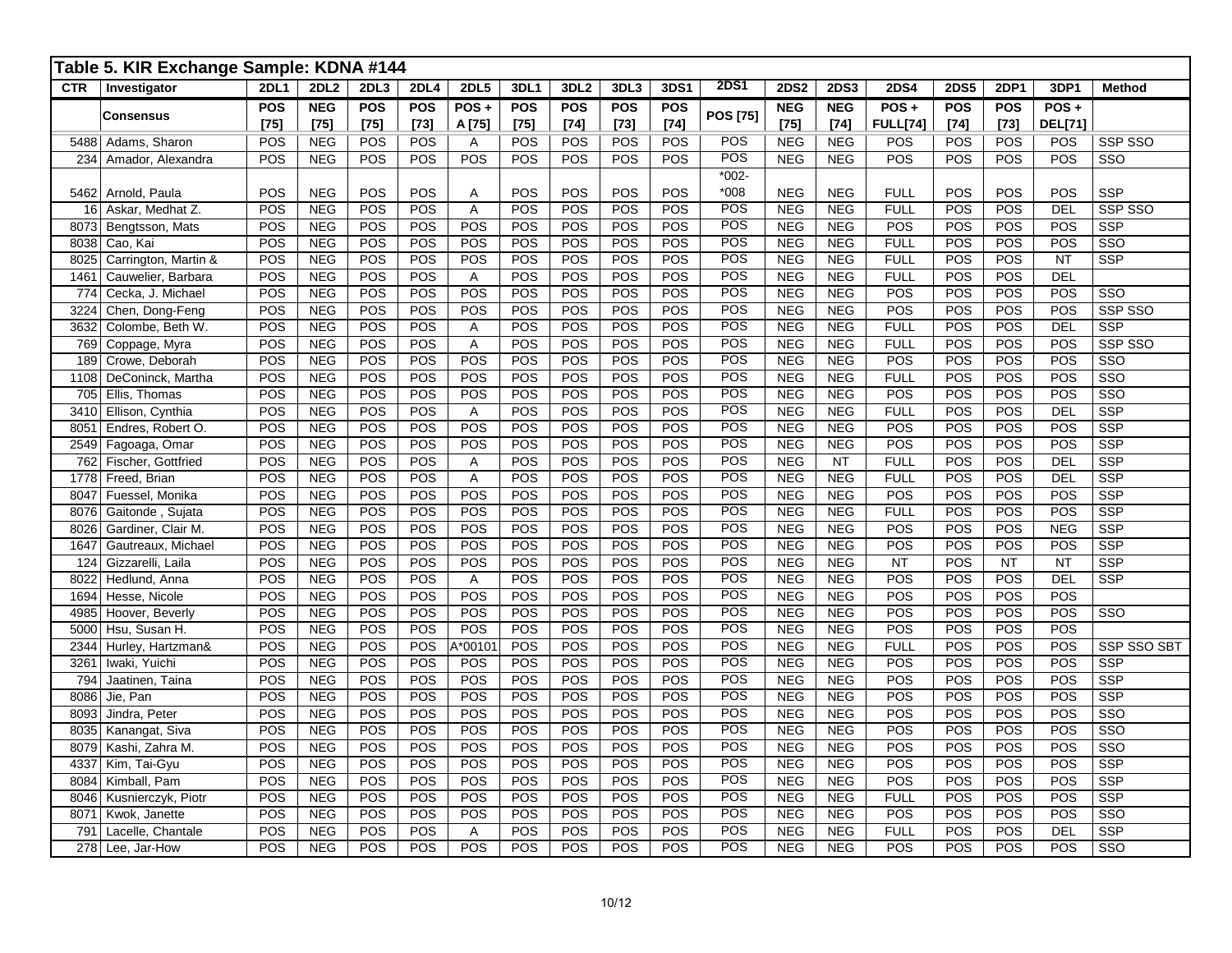|            | Table 5. KIR Exchange Sample: KDNA #144 |             |                  |      |             |              |        |                  |      |             |             |             |             |             |             |             |            |                         |
|------------|-----------------------------------------|-------------|------------------|------|-------------|--------------|--------|------------------|------|-------------|-------------|-------------|-------------|-------------|-------------|-------------|------------|-------------------------|
| <b>CTR</b> | Investigator                            | <b>2DL1</b> | 2DL <sub>2</sub> | 2DL3 | <b>2DL4</b> | <b>2DL5</b>  | 3DL1   | 3DL <sub>2</sub> | 3DL3 | <b>3DS1</b> | <b>2DS1</b> | <b>2DS2</b> | <b>2DS3</b> | <b>2DS4</b> | <b>2DS5</b> | <b>2DP1</b> | 3DP1       | <b>Method</b>           |
| 8088       | Liu, Cong                               | POS         | <b>NEG</b>       | POS  | POS         | POS          | POS    | POS              | POS  | POS         | POS         | <b>NEG</b>  | <b>NEG</b>  | <b>POS</b>  | POS         | POS         | POS        | <b>SSP</b>              |
|            | 8069 Maha, George                       | POS         | <b>NEG</b>       | POS  | POS         | POS          | POS    | POS              | POS  | POS         | <b>POS</b>  | <b>NEG</b>  | NEG         | <b>FULL</b> | POS         | POS         | <b>DEL</b> | $\overline{\text{SSP}}$ |
| 8067       | Marino, Susana R.                       | POS         | <b>NEG</b>       | POS  | <b>POS</b>  | POS          | POS    | POS              | POS  | <b>POS</b>  | POS         | <b>NEG</b>  | <b>NEG</b>  | POS         | POS         | POS         | POS        | SSP SSO                 |
| 5142       | Marsh, Steven                           | POS         | <b>NEG</b>       | POS  | POS         | POS          | POS    | POS              | POS  | POS         | POS         | <b>NEG</b>  | <b>NEG</b>  | $*001$      | POS         | POS         | $*003$     | <b>SSP</b>              |
| 8092       | Morris, Gerald                          | POS         | <b>NEG</b>       | POS  | POS         | POS          | POS    | POS              | POS  | POS         | POS         | <b>NEG</b>  | NEG         | POS         | POS         | POS         | POS        | $\overline{\text{SSO}}$ |
| 8091       | Murphey, Cathi                          | POS         | <b>NEG</b>       | POS  | POS         | POS          | POS    | POS              | POS  | POS         | POS         | <b>NEG</b>  | NEG         | POS         | POS         | POS         | POS        | $\overline{\text{SSP}}$ |
| 733        | Mytilineos, Joannis                     | POS         | NEG              | POS  | POS         | POS          | POS    | POS              | POS  | NEG         | POS         | NEG         | NEG         | <b>FULL</b> | POS         | POS         | POS        | $\overline{\text{SSP}}$ |
| 5231       | Nelson, Karen                           | POS         | NEG              | POS  | POS         | POS          | POS    | POS              | POS  | POS         | POS         | <b>NEG</b>  | NEG         | POS         | POS         | POS         | POS        | SSO                     |
| 8083       | Nikaein, Afzal                          | POS         | <b>NEG</b>       | POS  | POS         | A            | $*001$ | POS              | POS  | POS         | $*002$      | <b>NEG</b>  | <b>NEG</b>  | $*001$      | POS         | POS         | POS        | <b>SSP</b>              |
| 3966       | Permpikul, Vejbaesya &                  | POS         | NEG              | POS  | POS         | POS          | POS    | POS              | POS  | POS         | POS         | <b>NEG</b>  | NEG         | POS         | POS         | POS         | POS        | SSP SSO                 |
| 8030       | Poulton, Kay                            | POS         | <b>NEG</b>       | POS  | POS         | POS          | POS    | POS              | POS  | POS         | POS         | <b>NEG</b>  | NEG         | <b>POS</b>  | POS         | POS         | POS        | $\overline{\text{SSO}}$ |
| 8050       | Raja, Rajalingam                        | POS         | NEG              | POS  | POS         | $\mathsf{A}$ | POS    | POS              | POS  | POS         | POS         | <b>NEG</b>  | NEG         | <b>FULL</b> | POS         | POS         | DEL        | $\overline{\text{SSP}}$ |
| 3753       | Reed, Elaine F.                         | POS         | NEG              | POS  | POS         | POS          | POS    | POS              | POS  | POS         | POS         | <b>NEG</b>  | NEG         | POS         | POS         | POS         | POS        | SSP SSO                 |
| 3798       | Reinsmoen, Nancy L.                     | POS         | <b>NEG</b>       | POS  | POS         | POS          | POS    | POS              | POS  | POS         | POS         | <b>NEG</b>  | <b>NEG</b>  | POS         | POS         | POS         | <b>POS</b> |                         |
| 8064       | Roberts, Chrissy H.                     | POS         | NEG              | POS  | POS         | POS          | POS    | POS              | POS  | POS         | POS         | <b>NEG</b>  | <b>NEG</b>  | <b>FULL</b> | POS         | POS         | POS        | <b>SSP</b>              |
| 8090       | Rossi, Angela                           | POS         | <b>NEG</b>       | POS  | POS         | POS          | POS    | POS              | POS  | POS         | POS         | <b>NEG</b>  | <b>NEG</b>  | POS         | POS         | POS         | POS        | SSP SSO                 |
| 8060       | Rost, Klein &                           | POS         | <b>NEG</b>       | POS  | POS         | POS          | POS    | POS              | POS  | POS         | POS         | <b>NEG</b>  | <b>NEG</b>  | POS         | POS         | POS         | POS        | SSO                     |
| 8039       | Scalf, Carolynn                         | POS         | NEG              | POS  | POS         | POS          | POS    | POS              | POS  | POS         | POS         | NEG         | NEG         | POS         | POS         | POS         | POS        | $\overline{\text{SSO}}$ |
| 4251       | Schiller, Jennifer                      | POS         | <b>NEG</b>       | POS  | POS         | POS          | POS    | POS              | POS  | POS         | POS         | <b>NEG</b>  | <b>NEG</b>  | POS         | POS         | POS         | POS        | $\overline{\text{SSO}}$ |
|            |                                         |             |                  |      |             | $A*001,$     |        |                  |      |             |             |             |             |             |             |             |            |                         |
|            |                                         |             |                  |      |             | A*008/       |        |                  |      |             |             |             |             |             |             |             |            |                         |
|            |                                         |             |                  |      |             | $*013/$      |        |                  |      |             |             |             |             |             |             |             |            |                         |
|            |                                         |             |                  |      |             | $*014/$      |        |                  |      |             |             |             |             |             |             |             |            |                         |
|            | 1426 Senitzer, David                    | POS         | <b>NEG</b>       | POS  | POS         | $*015$       | $*002$ | POS              | POS  | POS         | POS         | <b>NEG</b>  | <b>NEG</b>  | <b>FULL</b> | POS         | POS         | $*003$     | <b>SSP</b>              |
|            | 8085 Shalini, Pereira                   | POS         | <b>NEG</b>       | POS  | POS         | POS          | POS    | POS              | POS  | POS         | POS         | <b>NEG</b>  | <b>NEG</b>  | POS         | POS         | POS         | POS        | <b>SBT</b>              |
| 8077       | Shanahan, Thomas C.                     | POS         | NEG              | POS  | POS         | POS          | POS    | POS              | POS  | POS         | POS         | <b>NEG</b>  | <b>NEG</b>  | POS         | POS         | POS         | POS        | $\overline{\text{SSP}}$ |
| 702        | Spannagl, Michael                       | POS         | <b>NEG</b>       | POS  | POS         | POS          | POS    | POS              | POS  | POS         | POS         | <b>NEG</b>  | <b>NEG</b>  | POS         | POS         | POS         | POS        |                         |
|            | 2518 Tambur, Anat                       | POS         | <b>NEG</b>       | POS  | POS         | POS          | POS    | POS              | POS  | POS         | POS         | <b>NEG</b>  | <b>NEG</b>  | POS         | POS         | POS         | POS        | SSO                     |
|            |                                         |             |                  |      |             |              |        |                  |      |             | *0020101-   |             |             |             |             |             |            |                         |
| 3808       | Thornton, Alycia                        | POS         | <b>NEG</b>       | POS  | POS         | $\mathsf{A}$ | POS    | POS              | POS  | POS         | $*008$      | <b>NEG</b>  | <b>NEG</b>  | <b>FULL</b> | POS         | POS         | <b>DEL</b> | SSP                     |
| 5451       | Tilanus, Marcel G.J.                    | POS         | <b>NEG</b>       | POS  | POS         | POS          | POS    | POS              | POS  | POS         | POS         | <b>NEG</b>  | <b>NEG</b>  | POS         | POS         | POS         | POS        | $\overline{\text{SSO}}$ |
| 8024       | Trowsdale, John                         | POS         | <b>NEG</b>       | POS  | NT          | POS          | POS    | NT               | NT   | POS         | POS         | NEG         | NEG         | <b>WT</b>   | POS         | POS         | <b>DEL</b> | SSP                     |
| 8053       | Tyan, Fernandez-Vina &                  | POS         | <b>NEG</b>       | POS  | POS         | $\mathsf{A}$ | POS    | POS              | POS  | POS         | POS         | <b>NEG</b>  | <b>NEG</b>  | <b>FULL</b> | POS         | POS         | <b>DEL</b> | SSP SSO                 |
| 8028       | Uhrberg, Markus                         | POS         | NEG              | POS  | NT          | POS          | POS    | <b>POS</b>       | NT   | POS         | POS         | NEG         | NEG         | <b>POS</b>  | POS         | NT          | <b>NT</b>  | SSP                     |
| 8023       | Vilches, Carlos                         | POS         | <b>NEG</b>       | POS  | POS         | POS          | POS    | POS              | POS  | POS         | POS         | <b>NEG</b>  | <b>NEG</b>  | <b>FULL</b> | <b>NEG</b>  | POS         | <b>DEL</b> | <b>SSP</b>              |
| 5282       | Yu, Neng                                | POS         | <b>NEG</b>       | POS  | POS         | POS          | POS    | POS              | POS  | POS         | POS         | <b>NEG</b>  | <b>NEG</b>  | POS         | POS         | POS         | POS        | <b>SSP</b>              |
| 1466       | Yu, Neng                                | POS         | <b>NEG</b>       | POS  | POS         | POS          | POS    | POS              | POS  | POS         | POS         | <b>NEG</b>  | <b>NEG</b>  | POS         | POS         | POS         | POS        | SSP                     |
|            | 713 Zachary, Andrea                     | POS         | NEG              | POS  | POS         | POS          | POS    | POS              | POS  | POS         | <b>POS</b>  | <b>NEG</b>  | NEG         | POS         | POS         | POS         | POS        | $\overline{\text{SSO}}$ |